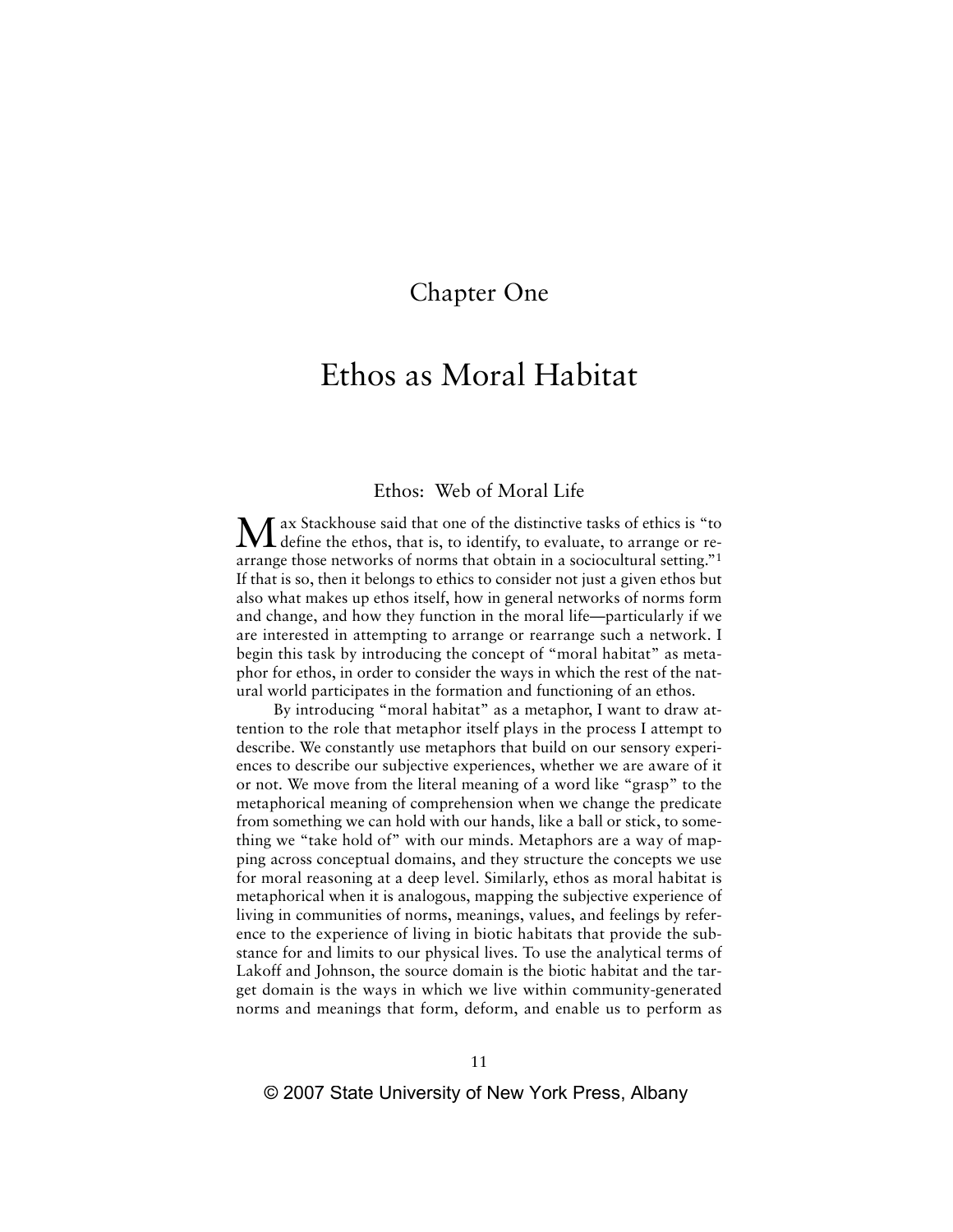moral agents. We already use the language of moral habitat metaphorically when we talk about "setting behavioral boundaries" or "enlarging our horizons." I will be using the phrase "moral habitat" in one sense that is explicitly metaphorical, but I also dare, on another level, to take it as a literal expression as well, in which the word "habitat" in its conventional biotic meaning is simply modified by the adjective "moral."

The metaphorical meaning of ethos as moral habitat is not imposed arbitrarily but grows "organically," if you will, out of the ancient usage of the word "ethos*.*" While Aristotle used it to mean moral character, and it has entered Western philosophy with that meaning, Homer used the word (in the plural) to refer to the homes or accustomed places of animals in both the *Iliad* and the *Odyssey*. <sup>2</sup> This is not an eccentricity of Homer. Herodotus similarly applied it to the habitual places of lions, and Oppianus to those of fish.<sup>3</sup> Paul Lehmann finds it "humiliating, but  $\dots$  instructive to recall that the term was first applied not to humans, but to animals."<sup>4</sup> He translates the ancient Greek ethos ( $\eta \theta$ o $\varsigma$ ) with the words "stall" and "dwelling," drawing the analogy that ethos provides for a human community the safety and security a stall does for an animal. But as we can see from the above examples of lions and fish, there may be a nuance of meaning locked out of that image of a safe-keeping barn, with its explicit construction and presumed security. Ethos has a fragrance of wildness at the same time that it conveys accustomed and proper place. It is much more akin to our word "habitat."

One might infer from Lehmann's statement that the use of the word for animal dwellings preceded in time its use for human dwellings, customs, and character, and that these uses represent a substantial change in the meaning of the word. This is not the case, however. Hesiod, who is generally placed in the same period of Greek literature as Homer, used it for human homes, for customs, and for disposition or character, all in the same work.<sup>5</sup> This multivalence of meaning continues through time. We have mentioned Herodotus's use for the homes of lions. Writing centuries later than Homer and Hesiod, he also used it for human homes and customs.6 And, finally, Aristotle, who clearly applied the word in a moral sense with regard to human beings, also continued to use it with reference to animals.7

The origin of the English word "ethos"—and the word "ethics"—thus intimately links place, otherkind, and morality. "Ethos" in common English retains a hint of this confluence of meaning, in that its collective sense—the character or characteristic spirit of a social group or movement—is often applied to a community in a particular place. The connection with animals is also not entirely lost. The study of human ethos and its formation is called "ethology," a word whose definition includes the scientific study of animal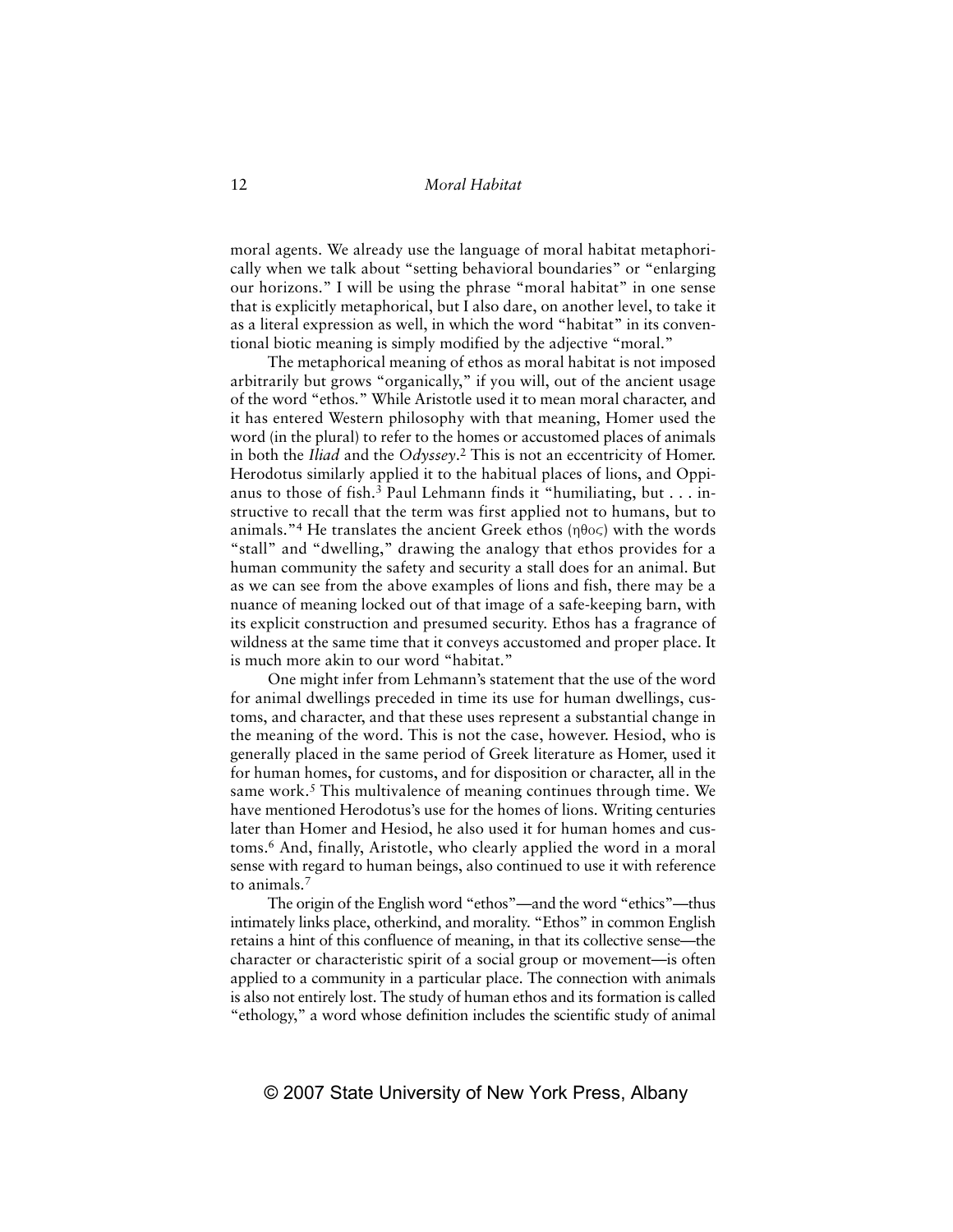behavior by observation in its accustomed habitat, as opposed to laboratory experimentation.

But is this just a peculiarity of the Greek language (hanging over in English), or does it represent some insight into moral life? The multivalence of ethos in Greek, particularly its connection of ethics with place, recognizes that moral subjects are by definition subjects *in a world*, not entities in isolation, existing in some immaterial void. Even if such a detached existence were possible, questions of morality would have little point, since morality deals with patterns of relationship. An ethos is that which provides, as William P. Brown notes, "the position and orientation of the moral subject vis-à-vis the environment," the natural-social context.8 Ethos orients the subject to his/her location in terms of meaning, obligation, and value.

The concept of ethos as a network of norms also recognizes that a particular moral norm or ethic does not stand alone, but—as in a physical habitat—it exists as part of a web that is more or less coherent (and when less coherent can result in more moral conflict and confusion within a group). Any ethic proposed must deal with the norms already in place in a given ethos, and demonstrate either its adequacy in terms of "fit" with them or the inadequacy of the present constellation in some way. Not only does ethos thus provide "the sustaining environment or context for an ethic to function," but it also furnishes the context "for a moral subject to perform. The normative claim of a particular ethic and the integrity of the moral self are determined in part by the place they assume in the larger ethos."<sup>9</sup> It is this context in which we know who we are and how we should act.

"One is a self only among other selves. A self can never be described without reference to those who surround it," according to Charles Taylor. And this includes our selves as spiritual and moral beings: "We first learn our languages of moral and spiritual discernment by being brought into an ongoing conversation by those who bring us up."10 Moral formation and discernment, then, are performances analogous to speaking a language, and so Ferdinand de Sassure's analysis of *langue* and *parole* with regard to the practice of language is helpful to a certain degree.<sup>11</sup> Sassure identifies the langue as the structure and fund of a language, common to all speakers, which is drawn upon and recreated by each particular speech act (parole).12 An ethos, like a language, provides this structure and fund for the performance of moral life by a subject. The problem with Taylor and most other communitarians is the assumption that the "other selves" in the community in which a self is formed are only those of humans, that humankind alone generates a langue. Most also assume culture to be entirely self-generating.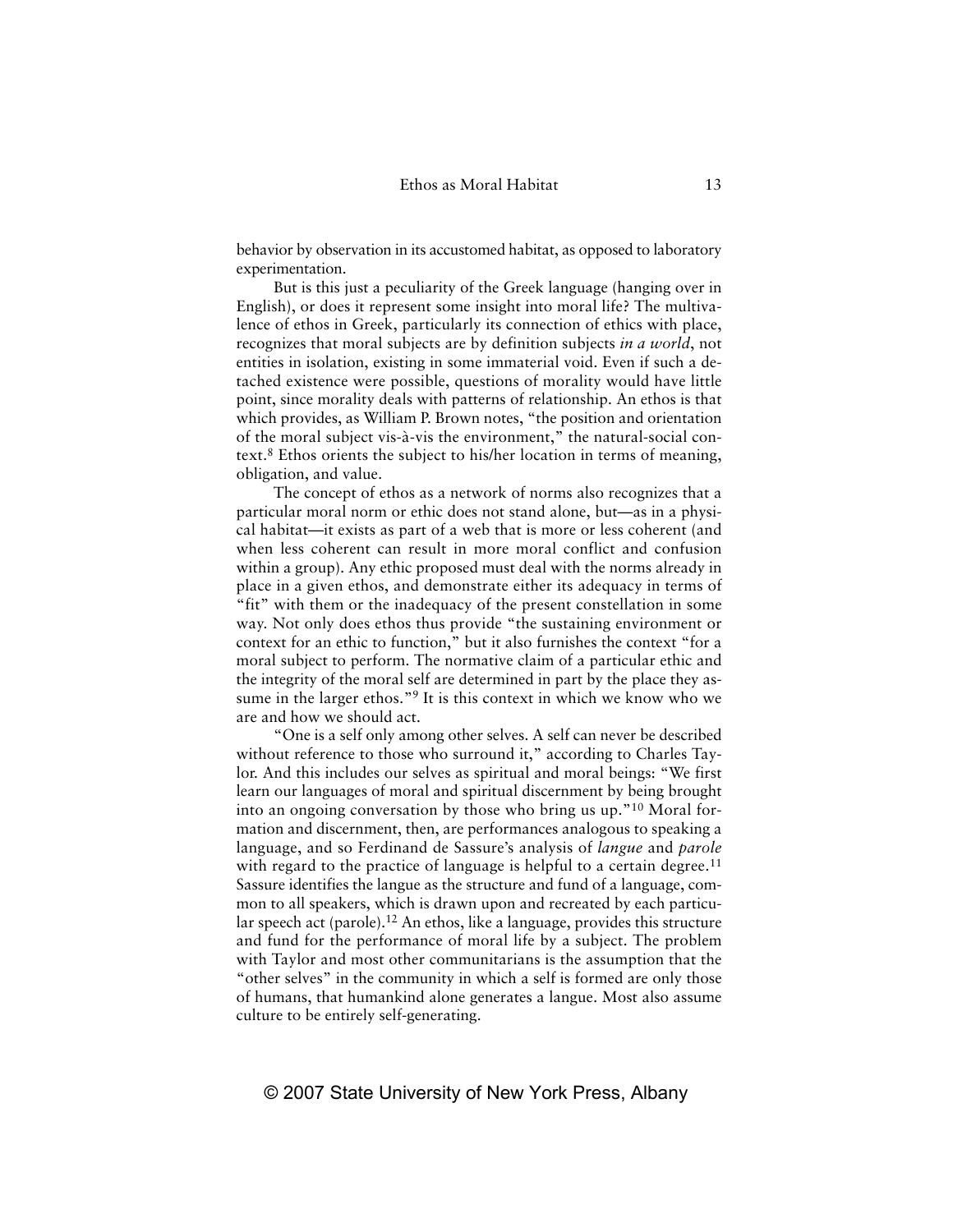#### 14 *Moral Habitat*

The metaphor of moral habitat expresses the sense of a sustaining environment more holistically. It includes more than human members in the community that forms and is formed by an ethos. This entertains the possibility of moral import within and a morally formative role for what we generally mean by the word "habitat." In the case of Taylor, he is forming his argument against both the more reductive forms of naturalism that would categorize moral behavior as instinctive, and the highly individualistic assumptions of modernity. There is simply no need, however, to frame this entire question in terms of either-or, either moral nature as instinctive ("natural") or as strictly cultural. The dichotomy disappears when humankind is understood to be part of the natural world and that what is deemed cultural is itself coproduced by humans and the rest of the biotic community.

# Ethos Formation in a More-Than-Human Community

That the morally relevant community is more-than-human is hardly a new idea; it has been gaining momentum in Western environmental circles since Aldo Leopold proposed a "land ethic" that "simply enlarges the community to include soils, waters, plants, and animals, or collectively: the land."13 (That it takes an "extension" to our ethics to include this community says something in itself, however, about our ethics.) Many of the efforts to pursue this extension or land ethic still do not reach the point at which it "changes the role of *Homo sapiens* from conqueror of the land-community to plain member and citizen of it."14

One reason for this, I believe, is that the present state of philosophy and of environmental or ecological ethics spends most of its effort on one side of this forming/formed-by dynamic: what human social constructs make of the rest of the natural world. In ecological ethics the concern behind this preoccupation is the material impact of human activities on the ecosystems around us and the support of these activities granted by an ethos. This concern is understandable and I share it, since the activities of at least some humans now have reached such magnitude that they are altering major life systems of the planet—climate patterns, water systems (e.g., aquifer depletion, ocean life), and life-maintaining topsoil—at an unprecedented speed and scale compared to that of most of human existence.

And at the same time as these concerns have come onto the ethical agenda, it has become clear that "people do not live in raw nature so much as in their pictures of nature, nature as humanly imaged and 'cognized.'"15 The perception of the rest of the land community is always shaped by cultural perspective. So that "nature" as an objective reality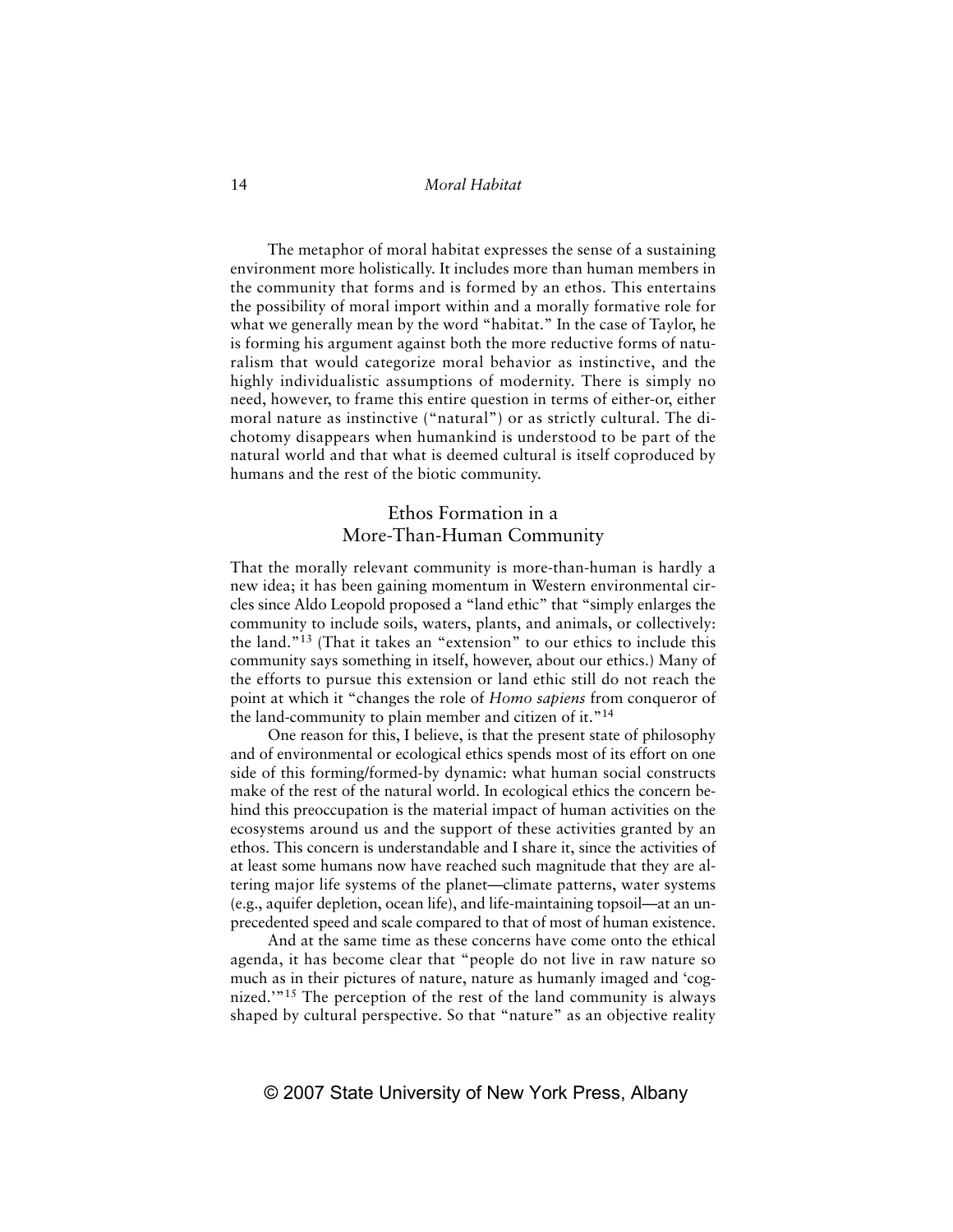cannot be experienced, even if it exists, apart from cultural projections upon it. I am not denying that "nature" is always "cultured" for human beings, but I am insisting that the reverse is also true, that "culture" is also always "natured" to some degree.

Without addressing the questions of what the rest of a biotic community makes of humans (in this case, human ethos) in addition to what humans make of it, the emphasis remains on the humans as actors and on human meaning making, as if this capacity erupted in discontinuity from the rest of the biosphere. Of course we need to attend to what we are doing. But this preoccupation with our own impact needs to be balanced with attention to how we are acted upon if we are to realize that "the world, even as nature, is not an external, monolithic object to be handled, whether reverently or abusively, by detached subjects; it is at its core a community."16 What kind of "community" would be constituted overwhelmingly by passive, voiceless members, who are primarily objects acted upon and not actors themselves? And what does it do to human moral formation to consider humans the only subjects in a world of objects, subjects marked—in a way that excludes all others—by moral agency?

While the metaphor of moral habitat has many features to explore, this is the one to which I will give most of my attention—the way it integrates the agency of the rest of natural world in our understanding of the moral life of a community. Like William P. Brown, I am less interested in "examining the material impact of human beings on the physical environment," than I am "in the reverse relationship, in the environment's impact, as conveyed by certain codified traditions," on a group's identity and moral character.17 Among the relatively few scholars who are now attending to this side of the forming/formed-by dynamic, Brown explores it as part of his larger work in biblical creation texts, and Daniel T. Spencer introduces it into his enlargement of the social ethical idea of "social location" to "ecological location." Ecological location "acknowledges and places at the heart of ethical analysis nature's active agency, both as the whole ecosystem and biotic community, as well as its constituent parts of individual creatures, species, and niches."18 Spencer also suggests that "how we are shaped to see and act in the world," in other words, ethos and agency, "results from a complex interplay of physiological, social, cultural, *and environmental/ecological* factors."19 In the context of highly anthropocentric habits of thought, we may need to put an amplifier on that interplay in order to "tune in" to the ways in which the environmental/ecological factors play into physiological, social, and cultural ones. The first step in this process is to examine how an ethos is constituted, the means by which it is produced and reproduced. From what and how does a network of norms and values arise?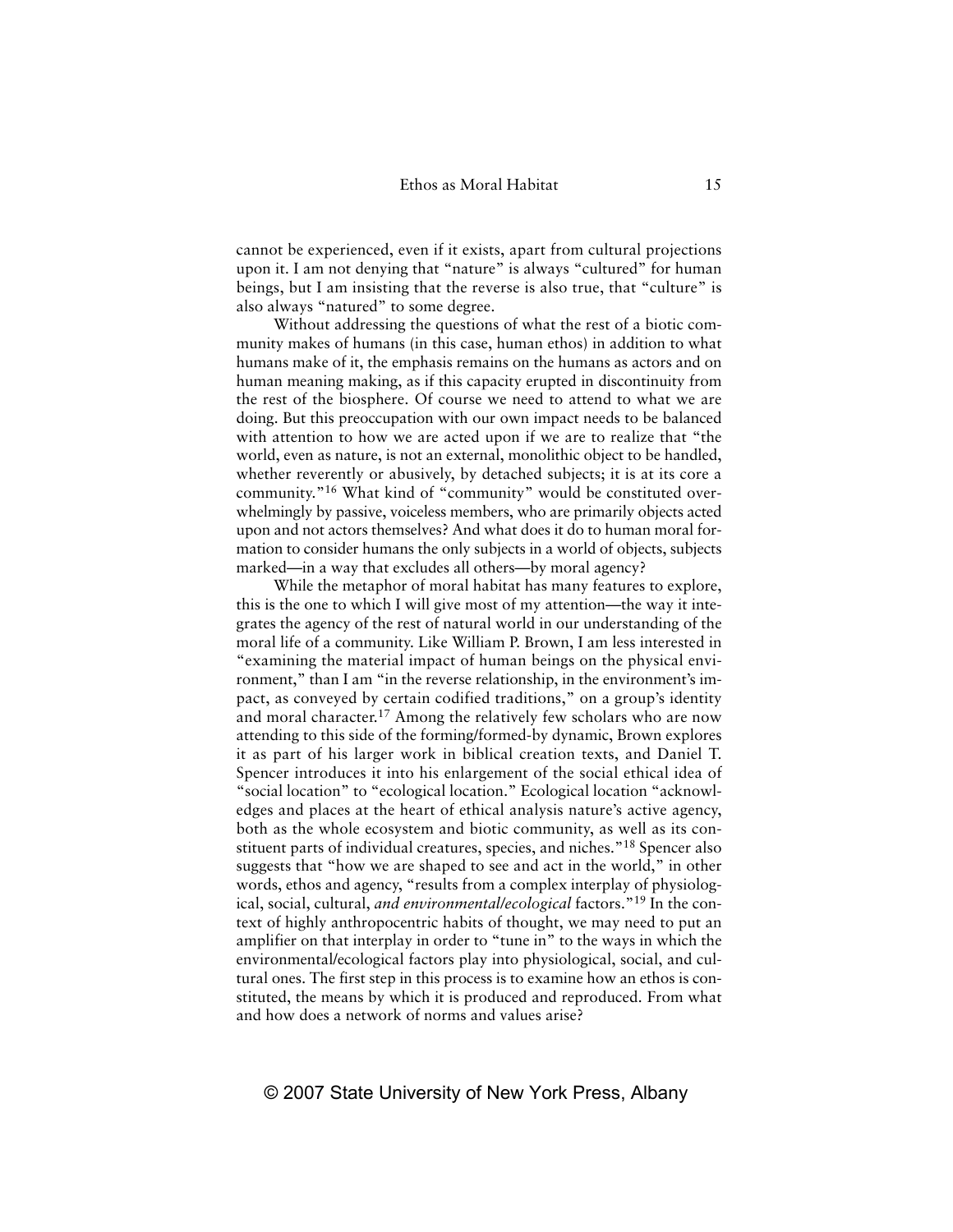#### 16 *Moral Habitat*

A network of norms does not stand as something isolated from all other aspects of what is broadly considered "culture," but permeates the myriad cultural practices of a people: language; stories, from sacred myth to entertainment to gossip; arrangements of space (architecture, landscape) and time (calendar, festival); ritual and ceremony; contemplative practices; procurement and preparation of food and what foods are eaten or forbidden; conduct of bodies, clothing, gestures, and attitudes toward bodies; gender and sexuality; practices of healing and reconciliation; power relations; inheritance, ownership, and trade; practices of knowledge acquisition, verification and transmission; procreation and childrearing; poetry, music, craft, dance, and imagery; games and other play; including the technologies employed at times in much of the above. This list is not the only possible one and is not meant as an absolute. It is meant to be as inclusive as possible of a wide range of cultural practices.

Some of the elements overlap one another; bodies, for instance, are engaged in many of the other activities (sexuality, dance, ritual) in quite specific ways, and language is used throughout. These practices intersect; they also both weave and reflect the previously woven patterns of an ethos. For example, by listing "the conduct of bodies" as well as ritual, I mean to draw attention to the ways in which bodies are situated and move in ritual. To have to bend down to enter into and practically crawl to move within a lowceilinged space dug into the ground and lined with fresh-cut cedar boughs places a ritual participant bodily in a relationship to Earth and cosmos that is not the same as walking upright up steps and entering a vast cathedral nave. Not a word need be spoken. But the words spoken—"all my relations"—in the ritual of a sweat lodge heighten attention to what is already being experienced with the body, in the ritual but also in daily existence. Yet language also, of course, shapes perception of that existence.

The importance of language in relation to ethos is widely acknowledged philosophically and by "common sense" to some degree. This common awareness of importance of language in patterning values and norms is apparent in the emotion generated by language used for God, women, people of color, sexual practices and identities, and various ethnic/ national groups and regional areas. The *structure* of a language is involved as well, something that becomes evident when comparing related languages to one another, but especially striking when comparing quite different language families. The heavily noun-based structure of English and its related Indo-European languages shapes a perception of the world as being made up of discrete, fairly stable entities. A verb-oriented language, such as the Algonquian group, emphasizes processes over things. Where most European languages use gender as a grammatical category, Mi'kmaw and its related languages use animation. European languages are notable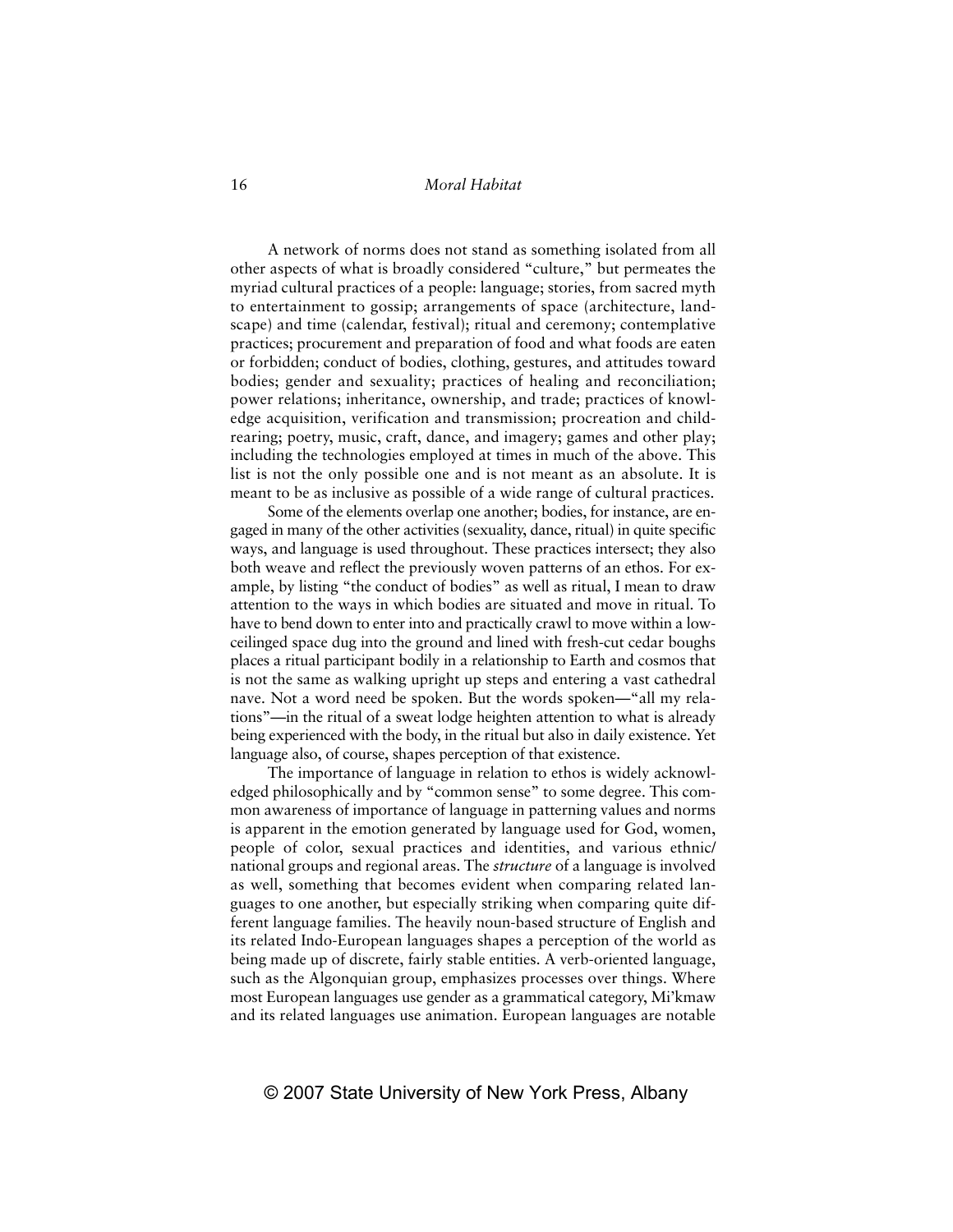for their concern with time, expressed particularly in English (although it is not the most extreme example) with its multitude of tenses. Mi'kmaw, by contrast, is more concerned with location and relationship, incorporating these in ways that are more subtle, complex, and pervasive than Indo-European prepositions and possessives. Different constructions are used if the subject being spoken of is present or absent, and common prefixes indicate association or kinship with the speaker and listener. Language permeates and patterns our thought; it directs our attention, prioritizing what is important in the world—distinct objects divided (according to gender) and events in time, or dynamic processes in relationship in space.

Not only are the vocabulary and structure of a language important, but so is the dominance of either orality or literacy in the use of language. David Abram argues that literacy itself affects our perception and experience of the "more-than-human world."20 While a homeland and its places can be "storied" in many cultures, only scholars with literate practices would ever think of topography in terms of a "text" that is "read," for example, with all the distance between self and land that that implies. But as we will see below, language itself also arises in the context of environmental/ecological/bodily experiences. Because of the volume and intensity language has received, my purpose in placing it alongside other practices in this list is to remind us that it is but one among other forms of moral discourse that are possible in any culture, and it does not alone shape culture or ethos.

Religion is present in this list in the form of practices (narrative, ritual, imagery, healing, dance) rather than as a separate category for two reasons. One is that I am interested in how religious *practices* as well as ideas shape an ethos, and the other is that many nature-cultures and most religious adherents do not conceive of religion as something distinct. For them, religion is not a matter of a set of beliefs but a way of life. This is not meant to diminish its importance, just the opposite. I am trying to employ a way of thinking about cultural/social life that would be widely applicable to the diversity of human nature-cultures, in terms that would be recognizable and acceptable cross-culturally. This list is not perfect in this regard, of course. It is doubtful whether one such list or definition of culture could satisfy this requirement. But given the purposes of this work, one of which is attempting to find better paths to cross-cultural ethics, every effort needs to be made to improve the adequacy and appropriateness of how we think about other nature-cultures and the phenomena we are attempting to talk about when we say "culture."

Clifford Geertz and others have noted the problems presented by "the multiplicity of [culture's] referents and the studied vagueness with which it has all too often been invoked."<sup>21</sup> He offered his definition of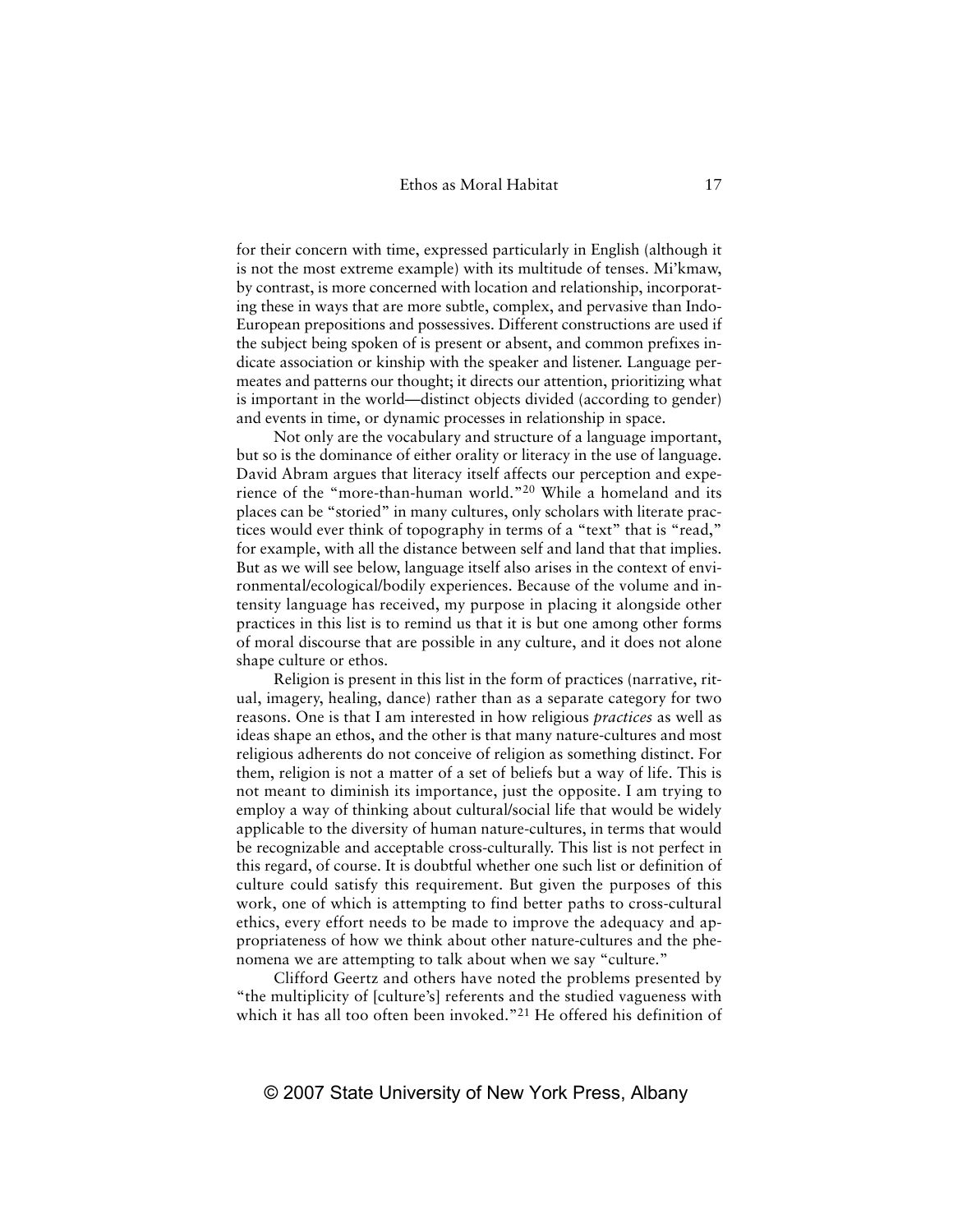culture as one without multiple referents or "unusual ambiguity," a definition that has become highly influential in anthropology, sociology, and culture studies in general: culture is "an historically transmitted pattern of meanings embodied in symbols, a system of inherited conceptions expressed in symbolic forms by means of which men communicate, perpetuate, and develop their knowledge about and attitudes toward life."22

Faced with this definition, let me speak up for studied vagueness and multiple referents. My concern is not only that this definition and Geertz's explanation may too closely reflect our own cultural preoccupations, but in doing so assume a unidirectional process in ethos formation that negates the role of otherkind. Geertz quotes Susanne Langer that "the concept of meaning, in all its varieties, is the dominant philosophical concept of our time," and "sign, symbol, denotation, signification, communication . . . are our stock in trade."23 Indeed. O*ur* time, *our* intellectual practices have until recently tended to abstract meaning, symbol, and signification from sensuality and tangibility. It does not necessarily reflect the self-understanding of other nature-cultures nor does it give a wholistic portrayal of the dynamics of culture, particularly the formation and function of ethos.24

We can, with such an emphasis, too easily slip into conceiving culture as what is conceptual and symbolic, a pattern that does not taste, smell, sound, or feel like anything. Those become accidental rather than essential attributes, and culture thereby independent of any activity or physical setting.25 Geertz was reacting to the position of determinist behavioralism, a "laws-and-causes social physics."26 In doing so he reduced the importance of "behavior" or "social action" to the fact that through it cultural "forms" "find articulation."27 (His actual work demonstrates at times a more nuanced approach than his own articulation of his theory and method, however.) If forms "find articulation" then they must somehow preexist behavior and practices. In this view, culture would consist of an "essence" that is formal and abstract (conceptual and symbolic), which is then imposed upon or expressed through the materia of everyday life. (Geertz is just as contemptuous of his colleagues who work with "material culture" as he is of determinist theories and practice.) The flow is unidirectional, from concept/symbol to action/behavior/practice. This is simply too partial; such a flow exists, but the whole dynamic is much more complex. Material cultural practices shape, not merely contain or express, symbol and concept—and norm and value. And they are in turn subtly shaped by and adapted to, not only shapers of, the biotic community in which they are enacted, a point explored further below. To say this is not to endorse a simplistic biological determinism; it is to recognize the complexity of ethos generation.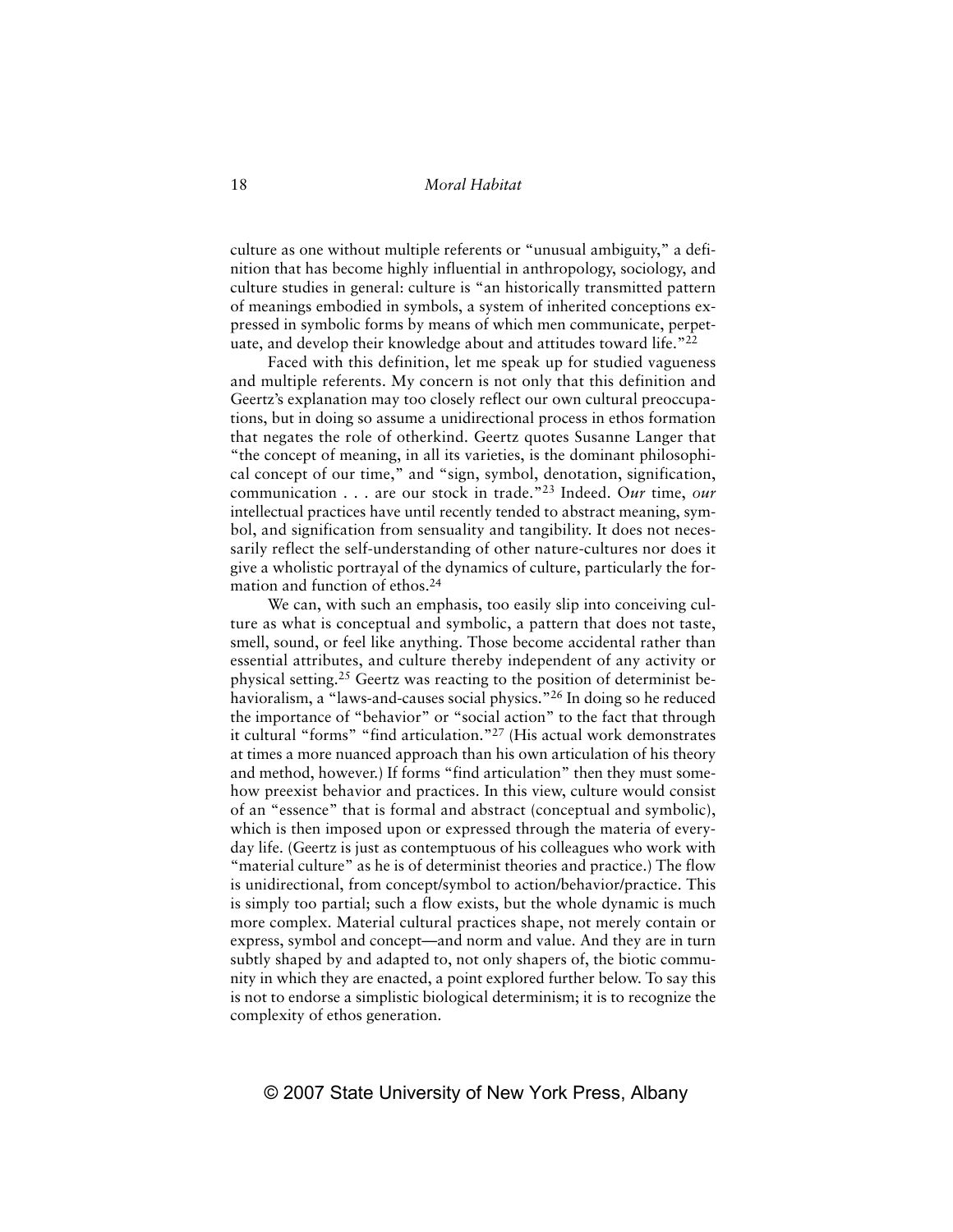There is a related difficulty in Geertz's depiction of ethos, in that he conceives of ethos as distinct from worldview and assigns a mediating role to religion. Religion (any religion)—which he differentiates from "the common-sensical"28—has as an essential element, according to Geertz, the "demonstration of a meaningful relation between the values a people hold and the general order of existence within which it finds itself." Religious symbols not only demonstrate and store meaning according to Geertz, they actively "synthesize world view and ethos."29 And this is the part that I find problematic. "World view," he says, is a people's "picture of the way things in sheer actuality are, their concept of nature, of self, of society." It is the cognitive and existential aspects of a culture as distinguished from the moral, aesthetic, and evaluative—the ethos.30 The problem with this formulation is that Kant was wrong; the conceptual/existential and evaluative are not neat, separate categories.<sup>31</sup> But more germane to my immediate concerns is that the values that a people hold appear to have come from nowhere, from some vague, spontaneous generation that has happened prior to their "expression" as behavior or their "relation," via symbol, to ontology. This is not said explicitly, but there is no investigation of from whence they come or how they themselves are formed. Geertz is preoccupied (as are social constructionists as a group) with one side of the story. He quite rightly takes exception to the picture that humankind was fully biologically formed with its present attributes before the development of culture, pointing out that certain aspects of humankind—the brain and nervous system, incest-taboo-based social structure, and the capacity to create and use symbols—developed nonserially in a "period of overlap between cultural and biological change" in the evolutionary development of hominids. But even here his concern is solely with the cultural impact on biological evolution, rather than the reciprocal impact.32

We will return to this question of human biological-cultural origins below; the point I want to make clear here is that the image of a people possessing a full-blown set of values and meanings, then imposing them upon their environment and structuring it through them, or having to call upon symbols to relate otherwise unrelated categories of fact and value is just as misleading as the image of the "contractual man" of Locke, who is fully formed and functional before entering into society. Values, meanings, and norms inform practices such as those named above, of course. These cultural/social practices also serve to hold norms in place and communicate them, powerfully. But not only that. Values, meanings, and norms emerge over time and are constantly being modified within a people's tangible, sensual, material existence, its life within a larger whole. It is the wholeness of the "craftwork" of culture that constitutes an ethos,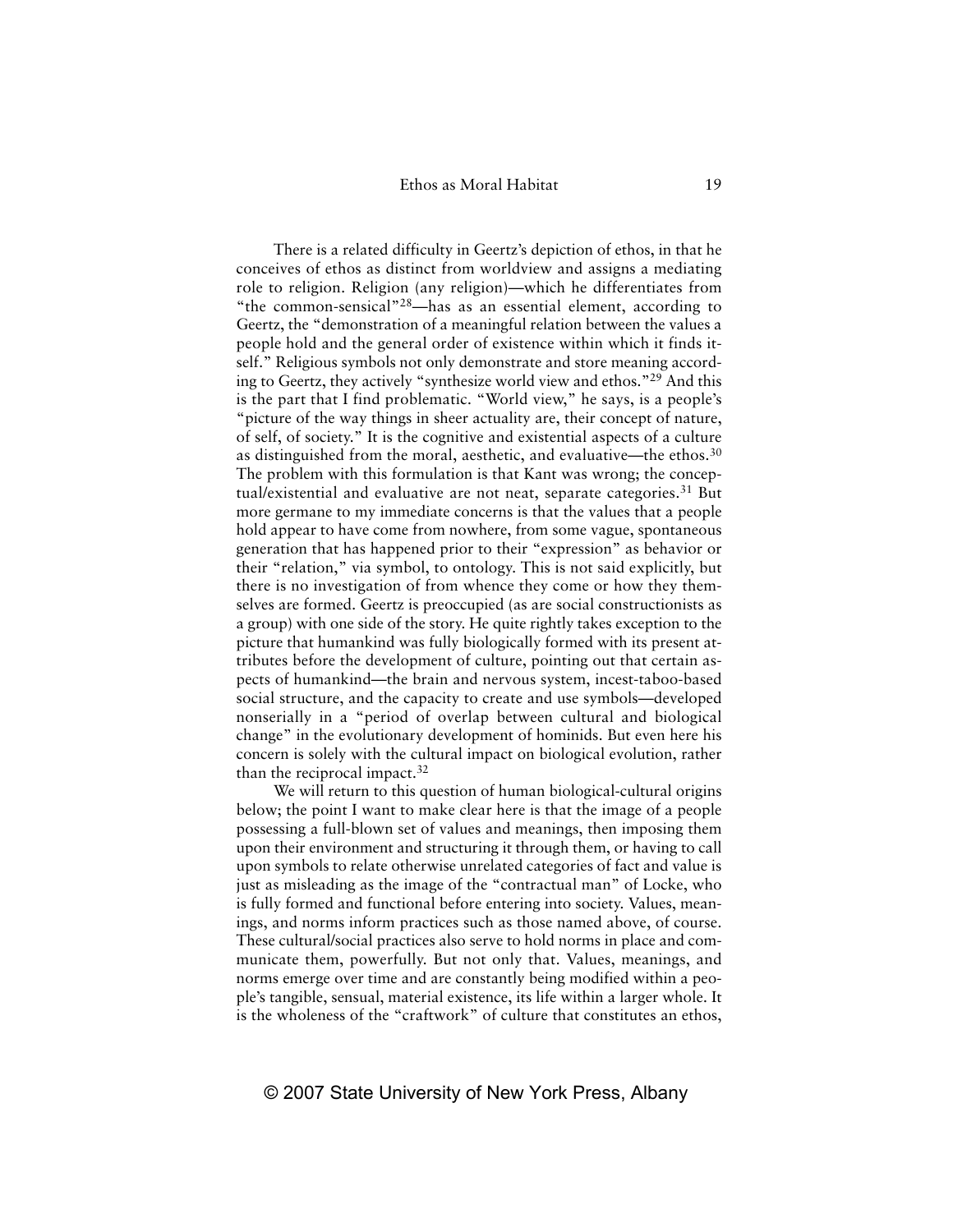establishing "various compatible ways of perceiving the world and acting in it in appropriate ways."33 The importance of "thick description" of a culture lies precisely in the wholeness of it, in its sensitivity to meaning, but not in an identification of meaning as the "essence" of culture.

This explains one of the sources of alarm about globalization of practices named above. The construction of "monocultures of the mind," to use Vandana Shiva's phrase, is via just such tangible practices. Her work traces the practices of industrial agriculture and biotechnology to demonstrate this.34 Culture is imported *as practice*, and ethos thus disrupted or even replaced. Of course it is true, as Akhil Gupta and James Ferguson have argued in relation to globalization, that people are social agents, "who never simply enact culture but reinterpret and reappropriate it in their own ways."35 Gupta and Ferguson rightly object to the simplistic opposition of an autonomous local culture and a homogenizing globalization. What their argument ignores is that the alteration of the local biotic community in significant ways by economic and political powers centered elsewhere—such as in Shiva's examples of forestry and agriculture—limits severely the options for local cultural continuity, creativity, and its very survival. Any concept of culture abstracted from nature misses this key point.

Despite Geertz's formal approach to culture and his distinction of the evaluative and the conceptual, his characterization of ethos adds an important element to Stackhouse's "subtle web of values, meanings, purposes, expectations, obligations, and legitimations that constitutes the operating norms of a culture in relationship to a social entity."36 Unlike Kant, Geertz does not hive off the aesthetic and affective from the moral in his definition of ethos as "the tone, character, and quality of life, its moral and aesthetic style and mood."37 Ethos is as much the atmosphere of a place and people's collective life as it is norms that are subject to being articulated. Ethos is internally related with, constantly shaping and being shaped by*, eros*, *mythos,* and *pathos*, as well as *logos*. It is found in meaningful embodiment in a community.

I am asserting an "is," that an ethos *is* shaped by the larger biotic community, that these factors *are* genuinely at play, even in a latemodern/hypermodern ethos distorted by a fictional Nature/Culture dichotomy. But I am also insisting that there are a couple of "oughts" bound up in this assertion of an "is": we ought to be attentive to how we are shaped by the rest of the natural world, and those of us in a latemodern/hypermodern moral habitat ought to allow ourselves to be even more shaped by it. These two "oughts" are related. When we become more attentive to these factors in our formation, we can respond more adequately and more fully. Our ignorance of this dimension of ethos itself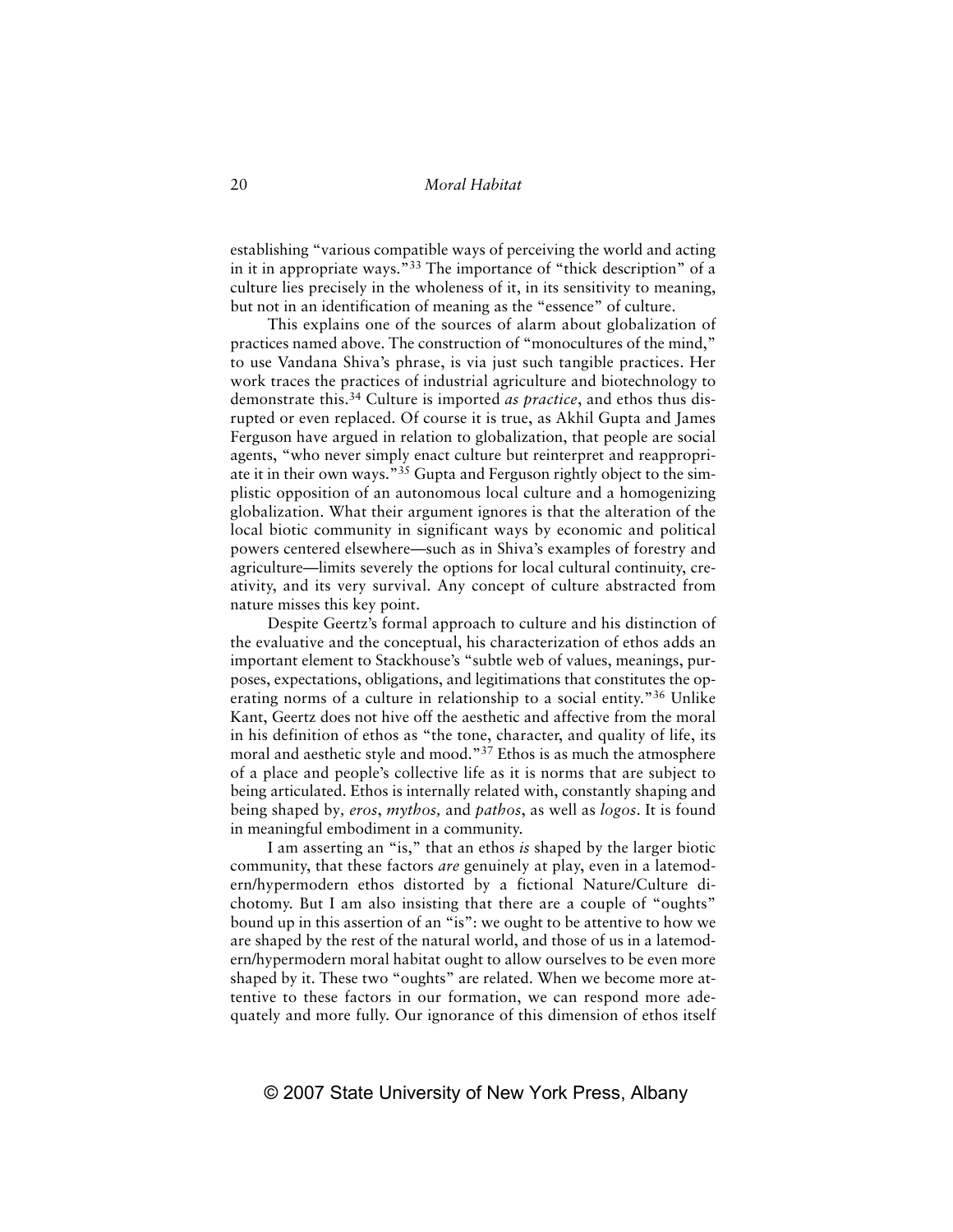limits our ability to respond, but does not eliminate the dynamic. This is not a situation of a healthy, sustainable community with a healthy, sustainable ethos. As Stephanie Lahar has observed, when we sever human experience from its organic context, we may stop being *aware* "of the shapings and natural containments that a particular environment places around human practices and social structures. *But of course environmental effects do not cease to exist.* Instead, society is shaped by a fractured relation to the ecosystem(s) it inhabits, losing both characteristic bioregional contours and a sensibility for natural limits."38

The next task is to look specifically at how environmental/ecological factors can be understood as intrinsic to human physiology, society, and culture. We begin with the physiological as it relates to human cognition, to the development of the human brain and the way in which embodied existence in a world structures thought at a deep level, including our ethical thought. This will help us to engage more fully the ways in which environmental/ecological factors shape social and cultural practices. I want to emphasize that I am not considering these relations reductively or deterministically. On the contrary. Reductive theories such as Richard Dawkins's concept of the "selfish gene" accord all agency to DNA molecules, as if humans as organisms and communities had none.39 This is the opposite of what I am saying. Humans as organisms (and possibly other organisms as well) *do* have moral agency, *and* we have it because this is, to use Lawrence E. Johnson's phrase, "a morally deep world."40 I am arguing that we as persons and communities have this agency because of the agency of the larger biotic communities in which we evolved and are nurtured, not in spite of the nature of these communities, or in contrast to them. True, the agency of otherkind is not identical with moral agency as it is conceived in large part by the Western philosophical and religious traditions, a point to which we will return in the context of a discussion of the deficiency in Western concepts of moral agency.

Of course this is a value-laden interpretation from the outset. So is Dawson's idea that genes are "selfish" or his metaphorical assertion that "we are survival machines—robot vehicles blindly programmed to preserve" those "selfish molecules."41 So are E. O. Wilson's similar statements that "human behaviour . . . is the circuitous technique by which human genetic material has been and will be kept intact. Morality has no other demonstrable ultimate function."42 These are not objective assertions about "reality" but opinions steeped in Western instrumentalism. There is simply no value-free standpoint to take concerning the location of agency and the relationships of the rest of the natural world, human physiology, social realities, and cultures. (Such is the interplay of the biological and cultural, which I am not disputing.) When reductivist biology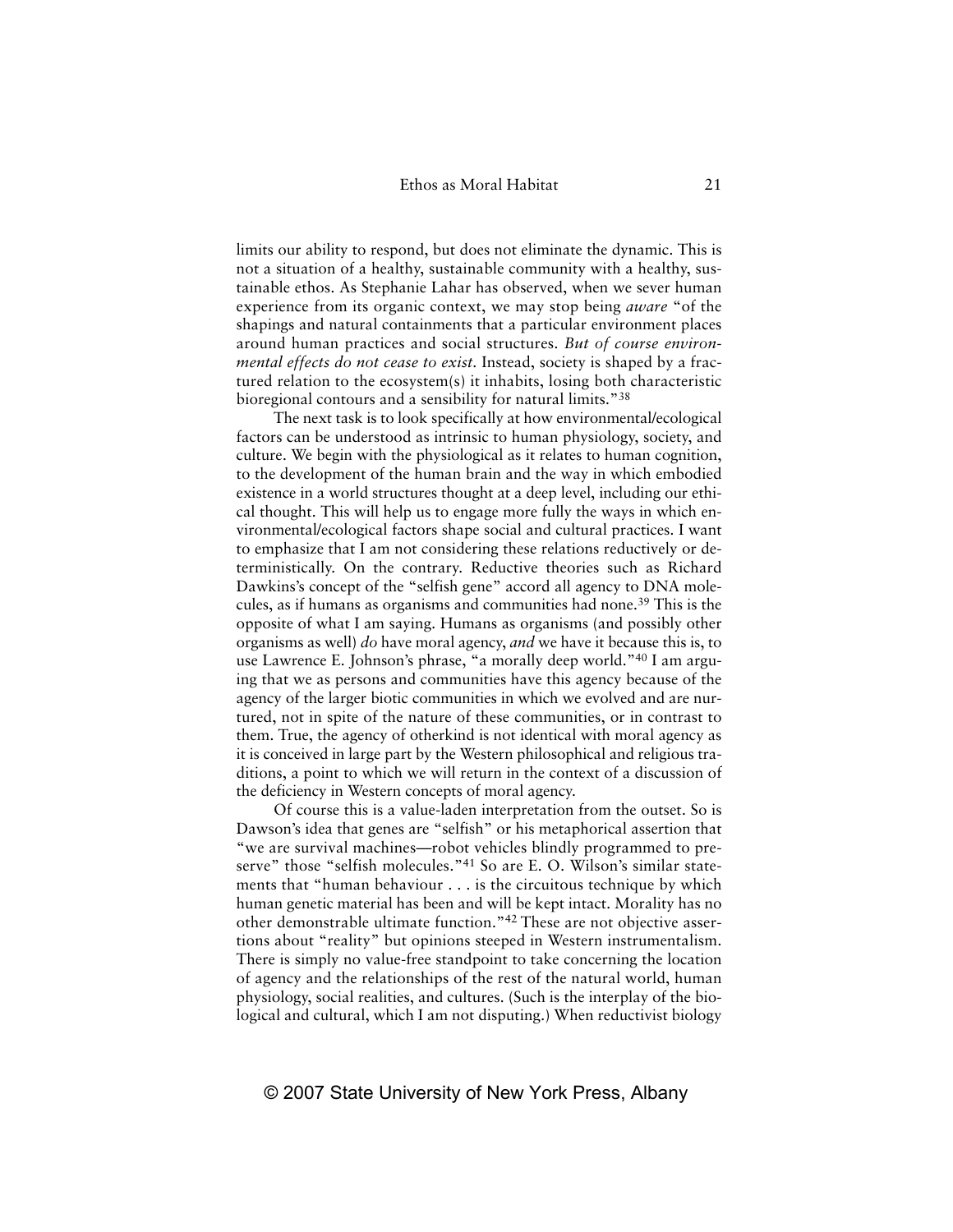pretends to ethics, the argument from common sense about ourselves as agents at an organism level fits better with the actual events.43 For one thing, the existence of people who forgo having biological children as a matter of moral conviction, sometimes against a prevailing cultural norm, cannot be accounted for in a reductive scheme without convolutions, adding exception onto exception. Nor can acts of self-sacrifice (particularly life risk) for the benefit of unrelated strangers.

We pay attention to reductive, instrumental theories partly because of the prestige of their proponents and partly because we intuit the validity of the idea that the origins of the biosphere, human origins, bodies, and moral lives all have something to do with one another. Human nature-cultures generally narrate their biological and social origins in a way that implies meaning, value, and normative behavior. The narrative of evolution in no way reduces human persons to automatons and human morality to strictly a means of genetic propagation. There are entirely different ways to interpret it to begin to attend to that connection.

As in most cases, it matters how you tell the story.

#### How Earth Made Us Human

When we think of the distinguishing marks of the human as a species, cognition and speech usually are at or near the top of the list. We tend to attribute anything qualifying as human culture to these capacities (along with our dexterous hands). We focus as well on the singularity of these abilities, emphasizing their *dis*continuity, rather than their continuity, with the rest of the biotic community. We (Westerners) rather smugly assume their superiority—that they are the evidence that we are of a higher order or, in the "religions of the Book," that we are "made in the image of God." What if we thought of every attribute that enables us to be culture making creatures, including cognition and speech, not as an imposition upon or an aberration in, but as a product of and response to the activity of a living world? It is important we examine more closely the genesis of these capacities for human culture making because we generally locate the origin of ethics in these capacities and most adamantly divorce our understanding of ourselves from the rest of the natural world on their account.

Niles Eldredge has remarked that in his conversations with creationists about evolution, he has been told that a primary objection to the theory of evolution and its story of the origin of humankind is that having so much in common with other animals would take away any source of morality.44 Strict creationists aside, most Westerners would have no objection to our *physiological* origin in and kinship with the rest of the natural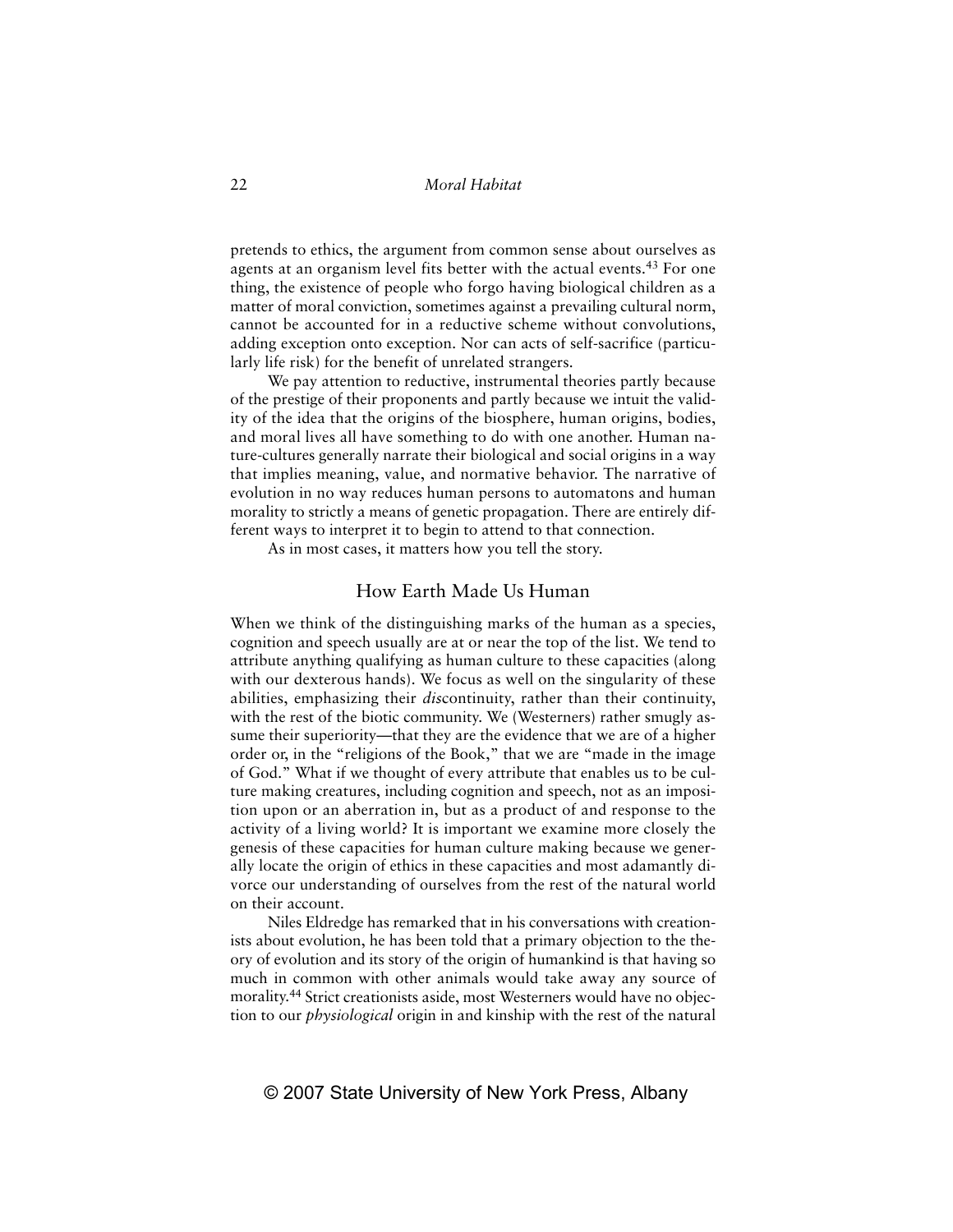world. The contention between religion and science on the matter of the biological process of creation is only between a small group of people on either side who seem to have a deficiency of imagination. Midgley is no doubt correct when she says that most Christians (and I would add other faithful people) today "readily accept that . . . God, if he could create life at all, could do it just as well through evolution as by instant fiat. Many would add that this more complex and organic performance is the greater miracle."45 Even so the gap between ourselves and otherkind is adamantly maintained when it comes to the origin of human moral capacities. Many of those people of religious faith who are untroubled by the idea of creation via evolution tend to rely on a vague and mysterious direct imprinting of the divine image, the "divine spark"—identified early on by Christian theologians with reason—to account for them. But why should it be in any sense less miraculous that moral capacity should be created as part of this "complex and organic performance" than for the whole to be created in this fashion? Why would such a capacity need to be generated apart from the whole? Why should human moral capacity be an anomaly in creation? And is it really a function of reason? What is reason?

Reason as the location of morality survived, and thrived, in the rise of the influence of secularity in Western thought, taking the place of God as the transcendent reality. In the full flood of modernity, it was also a property exclusively human (and the exclusive property of only certain kinds of humans as well). From the standpoint of either religious or secular faith, what is often shared is not only the gap between reasoning, moral humans and all Others, but the judgment about that gap. "That our moral capacities are 'what separates us from the animals' is widely seen, not just as a fact, but also as a necessary claim about their value," according to Midgley. She means here the value of moral capacities— "Any doubt cast on their uniqueness is easily felt as an aspersion on the reality and importance of morality<sup>"46</sup>—but this is only a difficulty because of the way we understand and value the rest of the biosphere, and where we locate morality and agency.

We will return to many of the points in the discussion below to draw out the implications of other-than-human agency in the next three chapters and pick up again the thread of what it means for how we understand human moral agency specifically following that. The point here is to begin to trace the connections across the conceptual gap of Nature and Culture, to show how the earth has made and makes us human, so that we can think about culture, nature, and ourselves differently. This is one version of the story.

As Paul Shepard tells it, the story starts in the grass. The development of nutritional quality and quantity of energy stored in the seeds of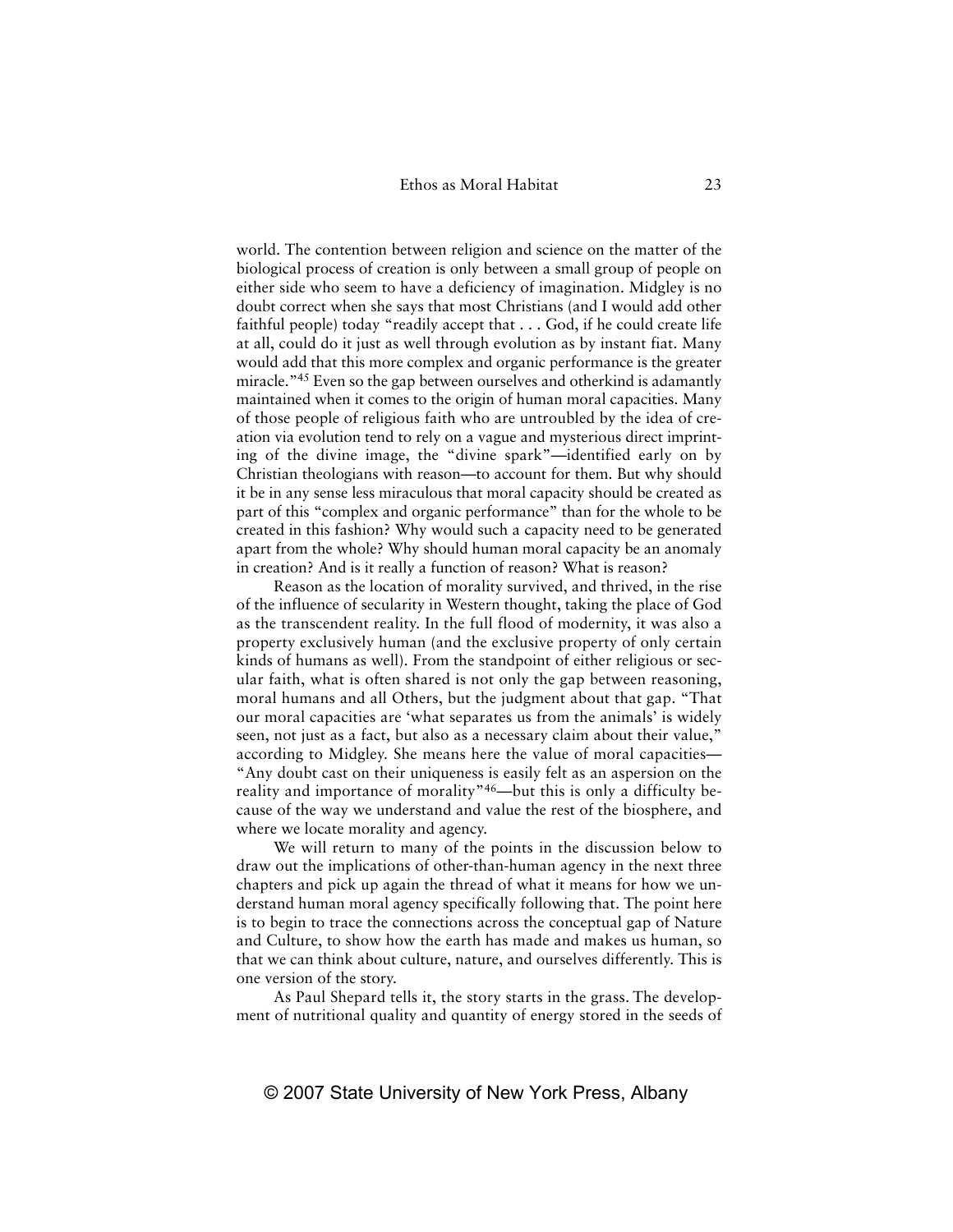grasses and related plants holds latent possibilities of mind. This grassand-seed energy fuels the herds of large grazing animals, who make the grasses' storage of surplus energy in their seeds worthwhile. Grazing prevents the forests from taking over; it maintains habitat for grass. With the gift of surplus energy in seeds, the grasses thus recruit herbivores into the process of their own propagation. And with the herbivorous herds, packs of *social* predators become possible. Mind, says Shepard, is "the child of the hunt."47 Whereas at first the encounters of hunter and hunted has been largely by chance, "the stupid predator's random search and the stupid prey's contingent vulnerability," this nutritional abundance makes the "pursuit of the risky brain possible."48 Memory, recognition of signs, anticipation, mental mapping of terrain, calculation of relative distance and speed, and deception, along with communication for demonstration of skills to the young and cooperation among herd or pack members develop in predator and prey in tandem, evoked by the presence of the other, serving both. "This Cenozoic mutuality of mammalian hunter and hunted is one of the few long-standing and conspicuous episodes of reciprocal mental evolution."49 Shepard bases this depiction of the development of the brain and mind on measurements of fossil crania over a period of more than forty thousand years and notes similar development in the sea. Since he is telling a story of how the earth made humans, however, the action followed is that on land. But humans are latecomers.

Even the predecessors of humans enter this drama and its development of mind when it is already long underway, "like Americans arriving, decades late, on the world's soccer fields." They join as both predator and prey, probably more the latter at first, but it is through joining what Shepard calls "the Game" that protohumans become humans. Their primate inheritance—social relations, a well-developed vocal system, and chimpanzee-sized brains—compensates for the comparative aural and olfactory disabilities of this "wily band of frog and cicada munchers, would-be meat eaters who . . . would parlay cognition into new realms."50 Shepard describes the process by which early vocalizations associated with animals, plants, and places are transformed into words that marked the world as wolves would mark with urine. Through these words the minds of bipeds could carry the world in much the same way as their freed hands could carry bits of the environment. Human imagination becomes "more densely populated by recollected, imagined, represented, and dreamed forms than by tangible presences. A leap in mind was occurring in which meanings could have echoes in other realms, perhaps based initially on analogies between themselves and the other species, as when they danced the fighting. Humans tracked *into a new world of double meaning, based on an amplified relationship to plants and animals*. 51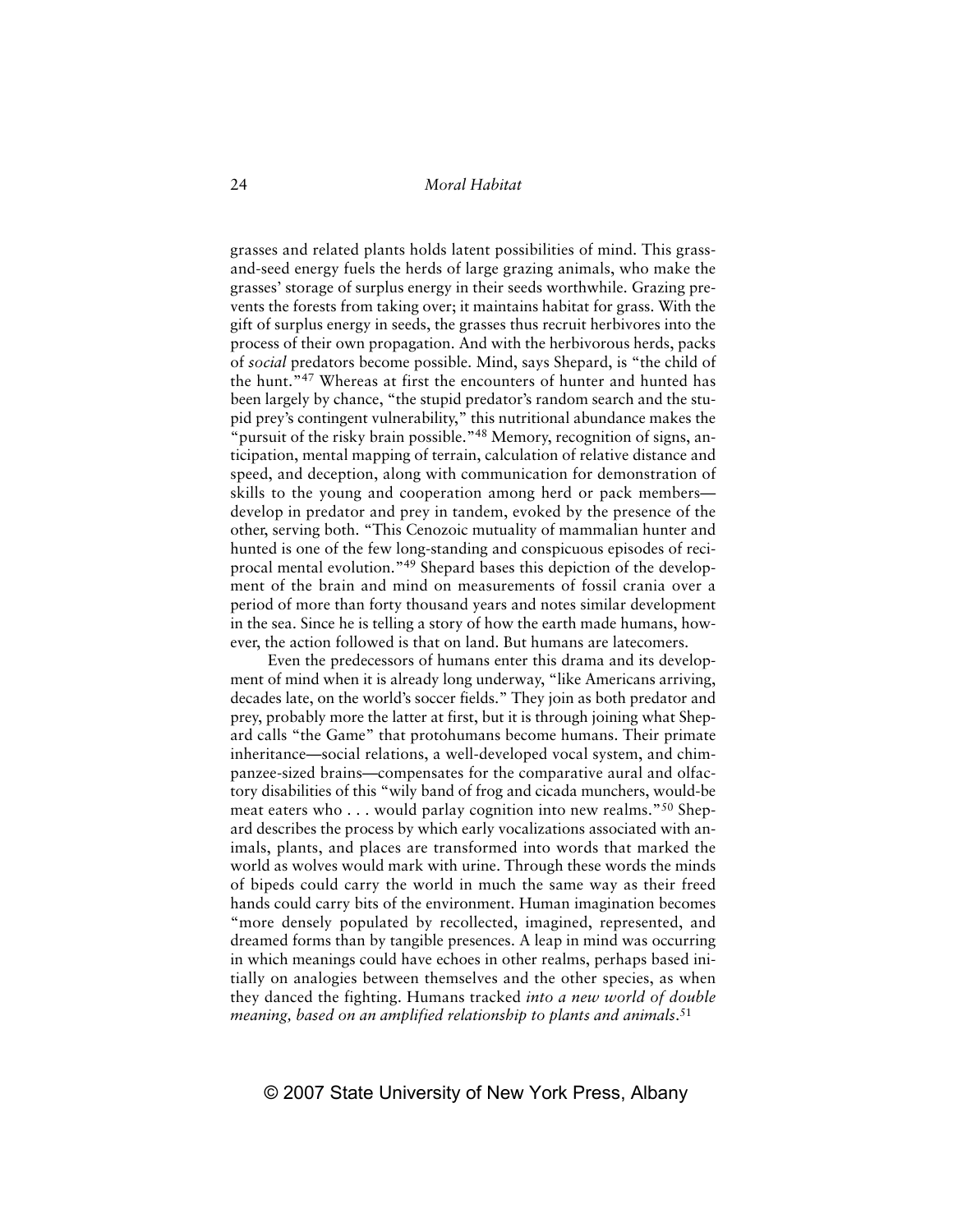This "leap in mind" was fueled by plants and animals, and not just in terms of calories. They were food for thought itself. The becominghumans "acquired the universal attention of omnivory, the soul of which was the prospect of an infinite world of latent meanings." Plants signal, among other things, types of soils (and the presence or absence of water), and, with their seasonal cycles of "sprouting, leafing, blooming, fruiting, quiescence . . . chronicle the year, keepers not only of their own periodicities but those of animals who depend on them," and so time is registered, future and past. At the same time, "the animal world provided models for the very idea of thought."52 Animals in their similarities to and differences from one another provide a living scheme for developing mental abilities.

This is the other side of the story that social constructionists skip over. The capacity to create and use symbols is something that develops, over time, in concert with the living world, which both presents the need to do so and is composed of intrinsically meaningful entities and patterns, such as cyclical time. Take classification. Every animal must categorize its world in various ways: food, predators, potential mates, pack/herd members, species members, and so on.53 Animals, in particular, according to Shepard, provoke classification based on their similarities to and differences from one another in appearance and behavior, and then further stimulate the need to accommodate ambiguity, since some animals defy easy classification (e.g., bats, who behave both like mammals and like birds). This is not just a phenomenon of physical necessity or a once-forall evolutionary development. Human children who have animals in their vicinity demonstrate the continued relationship of that encounter to verbal and cognitive development. Shepard concludes his discussion linking language development in two-year-olds to cognitive development based on classification with the observation that "the mosaic of animal kinds is the supreme concrete model upon which this skill is achieved, and, as an added benefit, being alive, they keep before us an organic figure of reality, a world of kindred beings as the basis of a purposeful, living cosmos. The identity, names, and behavior of animals give us some of the first satisfactions of the mind."54

It is important to the concept of ethos as moral habitat to recognize that these similarities and differences do not dictate a particular order; indeed, the presence of ambiguities actively undermines the imposition of a uniform universal ordering scheme. Biologists continue to argue about taxonomy. Nor does it imply that meanings are fixed; what is provoked is the development of the cognitive activity of ordering and the *finding* (as well as making) of meaning. I say finding in addition to making, because while meanings are not fixed, they are not necessarily arbitrary.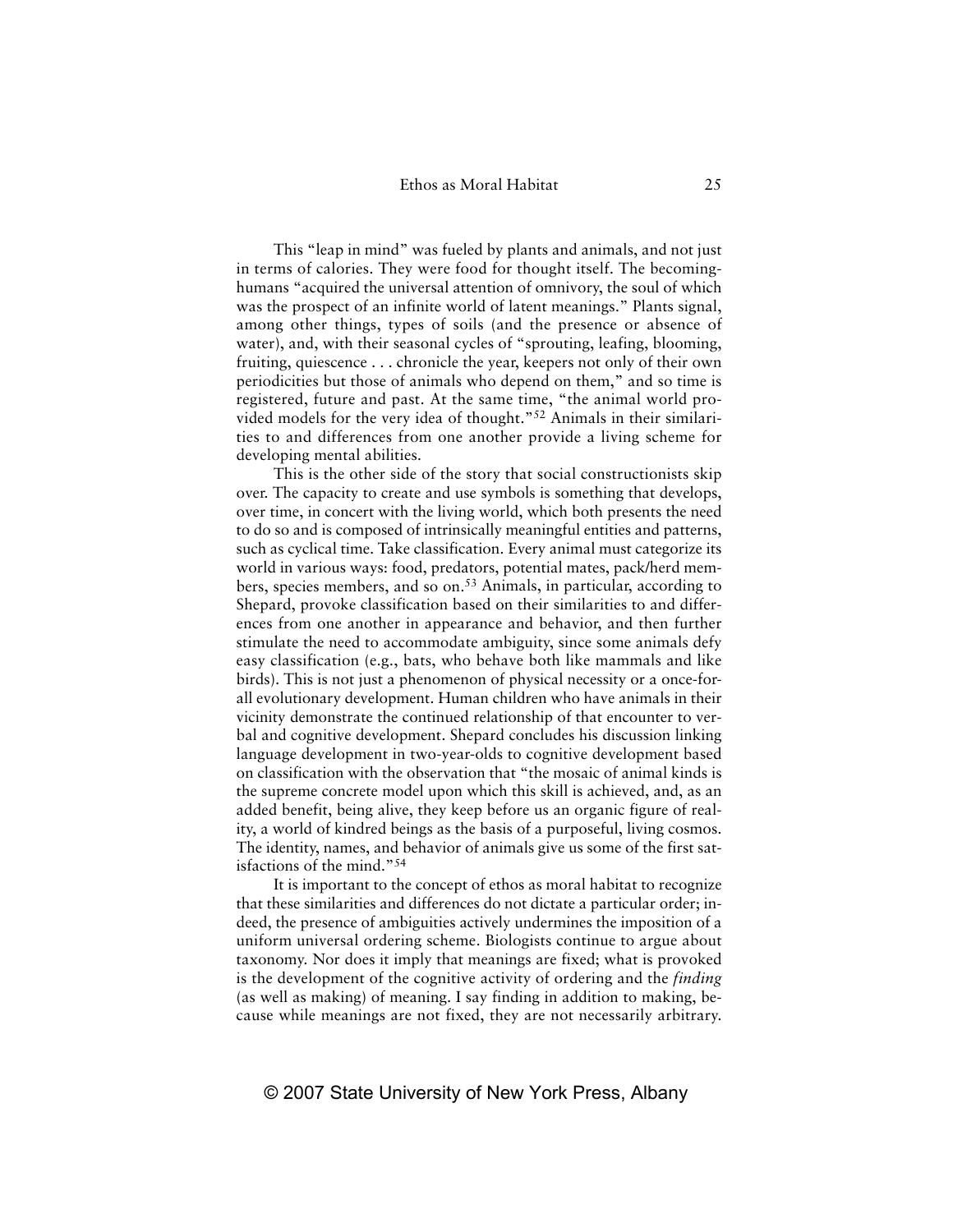Strict social constructionists have gone overboard at times in their claims. Something like a tree or a mountain or a bird or a skeleton can have multiple meanings,  $55$  but it cannot mean just anything at all—a mountain does not lend itself to signifying daintiness, while a chickadee might. It is also important to the idea of ethos as moral habitat that it is a *living* world of *kindred* beings that gives us the idea of a meaningful cosmos.

In this "new world of double meaning," into which humans tracked, where animals (and plants, topography, and weather, I might add) populate memory, imagination, and dream, we find emergence of art, narrative, ritual, metaphor—composed of and with this "living world of kindred beings." In the signatures of the animals, their signs, lay the origin of abstraction and symbolizing in a drama we primates already "knew" was social at heart: gestures, expressions, innuendos. In less than three million years, all these categories of the self and society were shaped by the traits of animals observed, the dangerous, competitive, beautiful, tasty Others.<sup>56</sup>

From this brief look at the evolution of the physiological (body/brain) and the mind (classification, signification, metaphor), we see how many cognitive capacities that make human cultures possible—perception, memory, forethought, imagination, communication—are not only shared by other species but have been shaped in a long, dramatic interplay with this "world of kindred beings."

And this is not the end of the story. I mean this both in the sense that humankind is not a telos of evolution and to indicate that human cognition, having once been developed, does not become a culture-generating process separate from the body or the biotic community in which cultures happen. Human cognition, even what the Enlightenment thought of as "Reason," has not transcended its embodied state in a biotic community. To grasp this goes beyond pinning together the conceptual rift between mind and body, while continuing to conceive of our minds working in much the same way as we did before. As Lakoff and Johnson put it, "the mind is not merely embodied, but embodied in such a way that our conceptual systems draw largely upon the commonalities of our bodies and of the environments we live in."57 They argue that even abstract conceptualization and reason employ conceptual metaphors based on bodily domains such as kinesthetic experience and perception. Concepts we associate with reason work so well to "handle" our functioning in the world because "they have evolved from our sensorimotor systems, which have in turn evolved to allow us to function well in our physical environment."58

To connect this with the *moral* of moral habitat, Lakoff and Johnson point out that our very ideas of morality are grounded in experiences of bodily well-being, and when developed into "abstract moral concepts—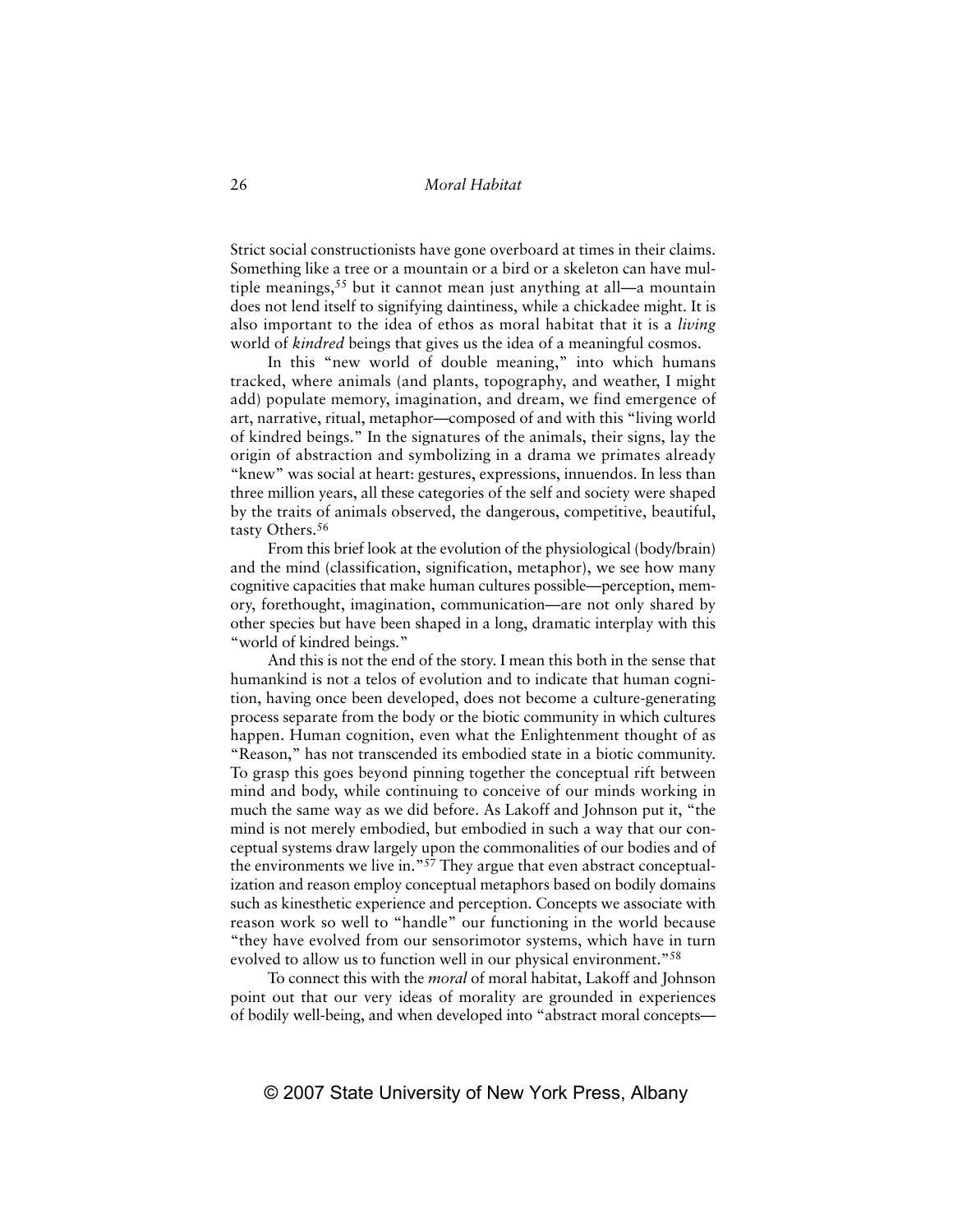justice, rights, empathy, nurturance, strength, uprightness, and so forth are defined by metaphors . . . We understand our experience via these conceptual metaphors, we reason according to their metaphorical logic, and we make judgments on the basis of metaphors."59 Lakoff and Johnson demonstrate this point by showing how a metaphor such as Well-being Is Wealth generates a whole cluster of moral thought based on a kind of arithmetic: harm is taking away something of value or giving a negative value, which can only be redressed by the reverse, so that justice becomes a "settling of accounts" in which people get what they "deserve" or are "owed."

A more direct relation of bodily experience to moral concepts can be drawn with the related basic metaphors of Well-being as Health and Moral Power as Strength, in which an upright and balanced physical posture—the normal condition of a healthy person—represents rectitude. A virtuous person is "upright" and a morally approved way of life "balanced." Doing evil then becomes a "Fall." Resisting evil is "standing up to" it. Being unable to resist is to be morally weak. And an immoral person is "sick."<sup>60</sup>

Something like possession or wealth is, of course, culturally defined, although underlying any concept of wealth is the more general understanding of abundant sustenance for life. I am obviously not making a claim that culture is not a factor here. My tracing of the story of human cognitive development is intended to show that the capacity for metaphor itself, the need for and opportunity to abstract and symbolize, is generated in concert with the rest of the biotic community.

The weakness of Lakoff and Johnson's work is that it is heavily ethnocentric in the material they draw on for analysis, a weakness they observe. Their whole discussion of rights as possessions is certainly valid for the moral thought of the culture being analyzed and perhaps others, but it is questionable whether it would hold cross-culturally. That is not their purpose, however. They wish to show that even a culture that claims, especially in the wake of Kant, to practice an abstract form of moral reasoning, a tradition whose ethical discourse is oriented to principle, has at its core metaphor. Johnson makes the strong claim that metaphor is not only an inextricable element of our moral rationality but that it is "the chief means by which we are able to imagine possibilities for resolving moral conflicts, to criticize our values and institutions, and to transform ourselves and our situations." It is, indeed, "at the heart of our imaginative moral rationality."61

This characterization of moral reasoning as "imaginative" does, I think, hold great potential for cross-cultural ethical discourse, in spite of the limitations of Lakoff and Johnson's work. We will return to the moral imagination and its role in a moral habitat, but there is still an important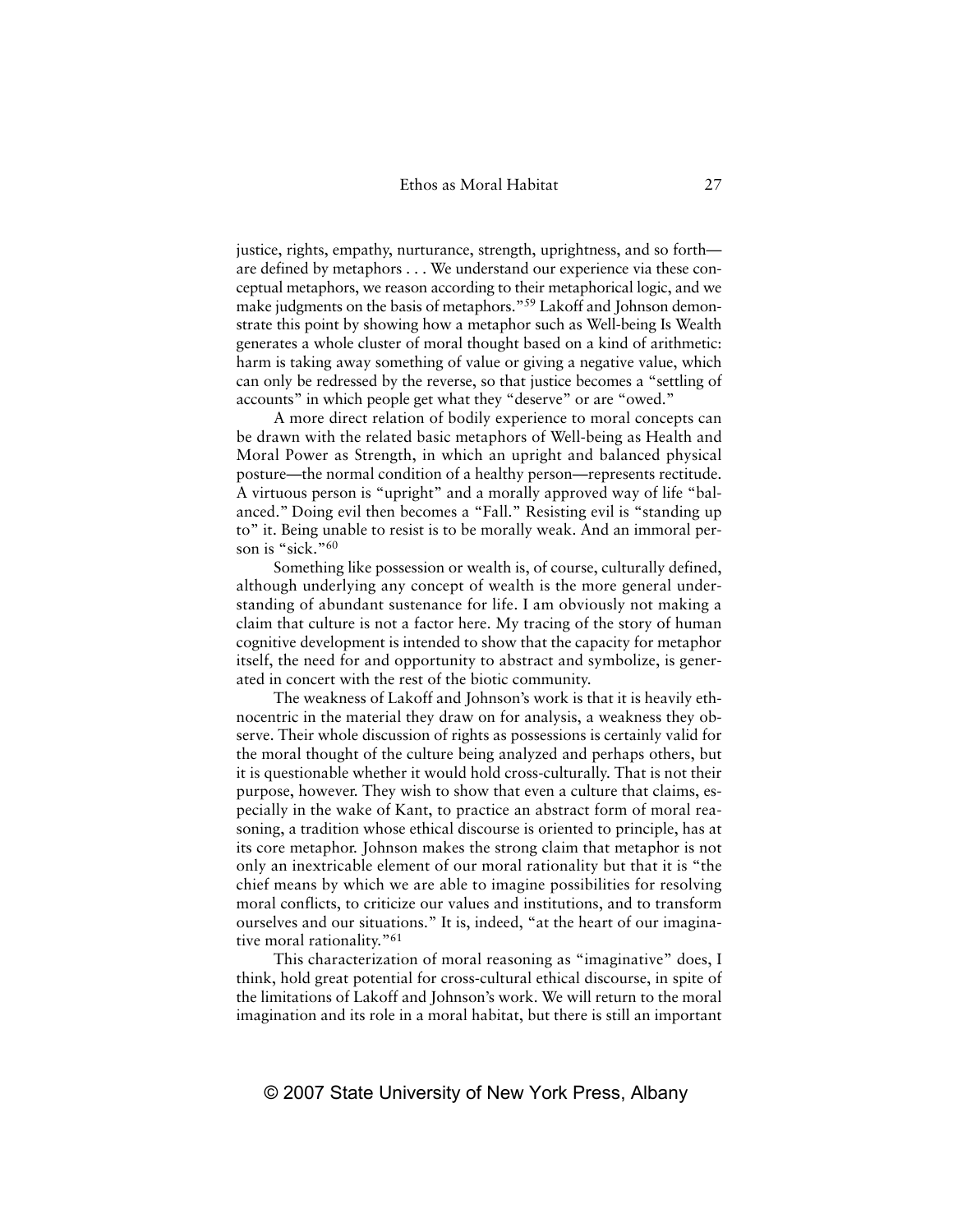element of Lakoff and Johnson's work that should not escape us. In looking at what Lakoff and Johnson call the "source domains" of these metaphors, we find a partial answer to the question of where the values a people hold come from, in ways that would cross cultures.

Beginning at a very basic level, Earth has shaped the ways we understand well-being, and continues to do so at levels of more complexity and diversity. I will explain this in relation to the most basic level first, although it seems patently obvious, because it must not be taken for granted. Then I will explore the more creative and diverse ways the values a people hold are coproduced by habitat. At least some of the deep metaphors identified by Lakoff and Johnson in moral thinking are based on what people over history and in different places have commonly understood as well-being, at least for themselves: health being preferred to sickness; purity to contamination of air, food, and water; sufficiency, even abundance, to lack and want; social connection, caring, and nurturing to isolation, neglect, or indifference.<sup>62</sup> If morality implies an understanding of the good, these goods have set the most basic terms of that understanding and bind it together with the well-being of Earth, its health and fecundity. These goods form the core of what Midgley calls "the most basic repertoire of wants."63 These are given by our existence as embodied beings of a social species; we share them with others of our own kind and *also with many otherkind*.

Midgley helps us to begin to clarify the interaction of goods (in the sense of what is deemed worthy, not in the strict sense of provisions), wants, and cultures in the genesis of the values a people hold. Not all wants are morally good, of course, and goods as well as wants conflict with each other at times. Cultures take an active role not only in arbitrating these conflicts but also in subtly creating preferences for certain goods and wants over others. Basic goods and wants are not the creations of cultures ex nihilo, however. "We are not free to create or annihilate wants, either by private invention or by culture. Inventions and cultures group, reflect, guide, channel, and develop wants; they do not actually produce them. . . . We cannot treat them as chance particulars, which might be assigned any value and which we might decide to invent or discard."64 What cultures do, according to Midgley, is coordinate, fix, and develop systems of values rather than create values. "The notion of 'creating values' is a piece of nonsense—all anybody can do is adjust, develop, and extend them."65

The next question is whether cultures, beyond being a product of human cognitive capacities and social nature developed through intercourse with a world of kindred beings, and having being granted by Earth a basic repertoire of wants that form the core of our notions of "good,"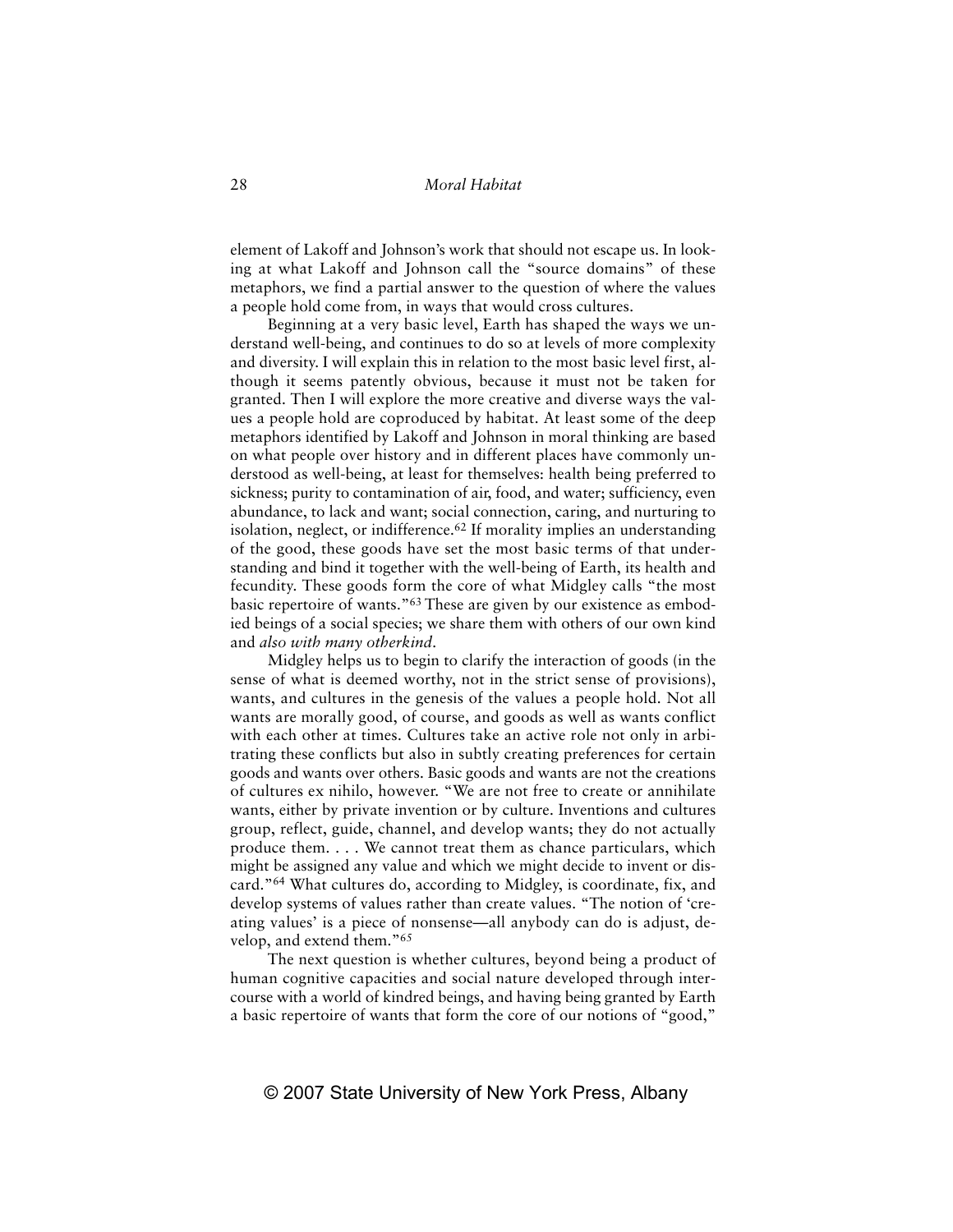then proceed to act wholly arbitrarily and independent of this living world as they group, reflect, guide, channel, and develop wants into systems of values. My answer is that it depends. This is where the diversity of human life begins to reflect the diversity of Earth. The degree of awareness about the participation of the rest of the living world varies from culture to culture, and the ways in which it does participate may be more evident and even more powerful one place rather than another. Cultural creativity also means that cultures differ in their response to the voices other-than-human members of a biotic community, each nature-culture comprising a distinct conversation, in its own language, or rather, langue.

# Earth Conversations

Ancient and medieval writers of the West theorized effects of geographic location, climate, and topography in forming the character of a people, in ways that are at times quite sensible, but also include both the naïve and the highly objectionable. Physical characteristics such as skin color, physique, hardiness, longevity, and reproductive capacity, along with traits such as intelligence, belligerence, and righteousness were attributed to such things as altitude, waters, soil, and climate. Hippocrates' *Airs, Waters, Places* and Albertus Magnus's *De natura locorum* are prominent examples. "It would be difficult to overestimate," according to Clarence Glacken, "the amount of speculation about the influence of mountains, valleys, swamps, hard and soft environments" inspired by Hippocrates' essay with its sweeping generalizations about such influence.66 For example, peoples who make their homes in well-watered lands are said to be "fleshy, ill-articulated, moist, lazy, and generally cowardly in character. Slackness and sleepiness can be observed in them, and as far as the arts are concerned they are thickwitted, and neither subtle nor sharp," while rough, waterless lands produce those who are "energetic, vigilant, stubborn and independent in character and in temper, wild rather than tame, of more than average sharpness and intelligence in the arts, and in war of more than average courage."<sup>67</sup> Or so says the Greek Hippocrates.

Given that such ancient schemes and habits of thought undergirded the European and neo-European constructions of "race"68—with all the evils of such constructions visited on bodies, minds, souls—it may seem foolhardy if not repugnant to broach the idea of environmental influence on a people, especially its moral networks. I am not going to make the kind of categorical statements that the ancients and medievalists, not to mention modernists, made with such seeming ease. But here, as with reductive gene theories, we have an intuitive sense that there is some link between climate, topography, biota, and human ways of life and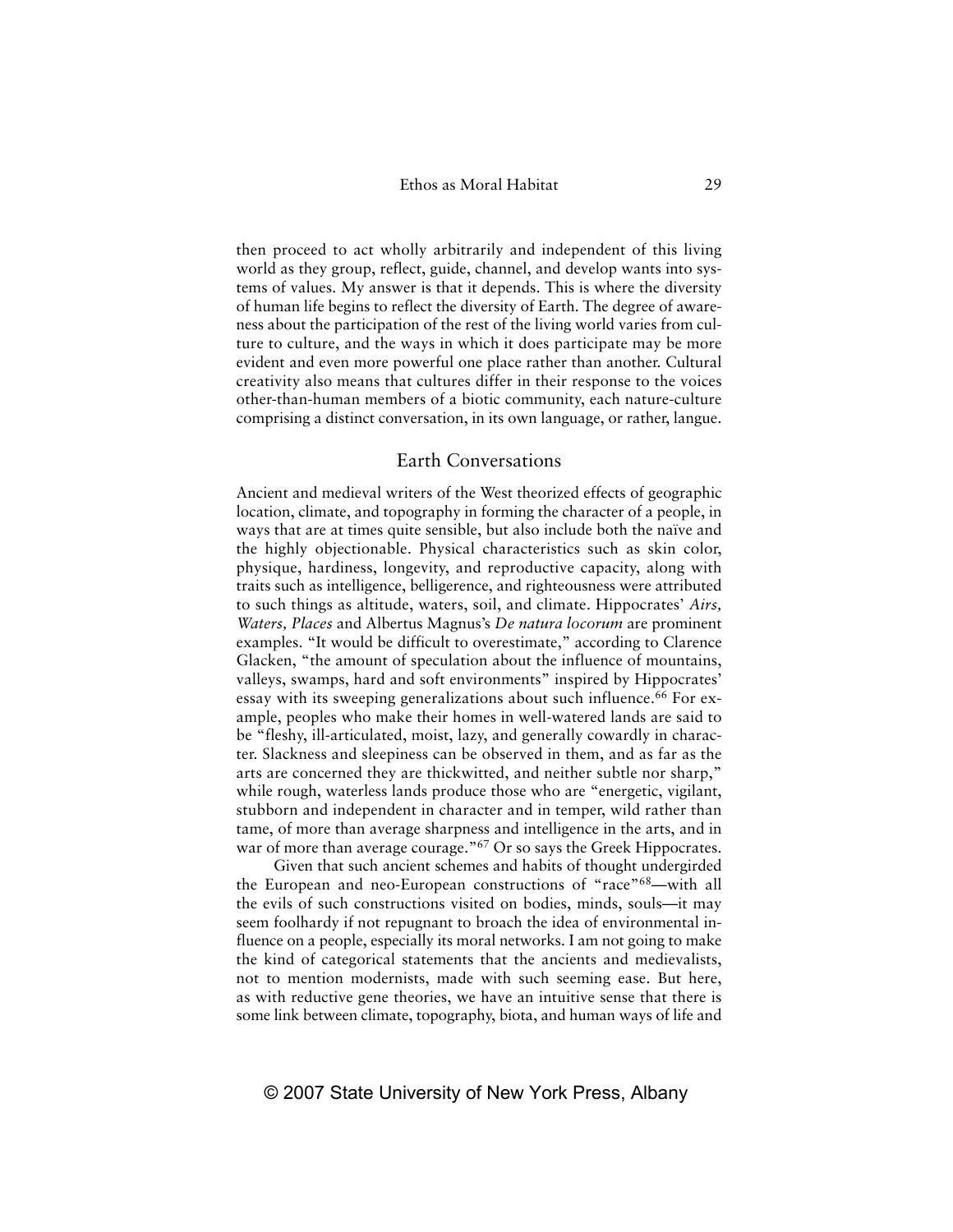character—or Hippocrates would never have found the audience he did, even if his ideas served powerful interests.

What Earth does is present certain opportunities for and restrictions on particular forms of human development. These are not uniform in all places. Local habitat shapes perception, form and ease of livelihood, population densities, and social structures. Societies are shaped by these opportunities and restrictions in many of the cultural practices listed above. It is not a matter of programmed cultural response to environmental stimulus, however. The conversing of the human imagination in the living world creates a human moral habitat. This imagination is not a capacity that, once formed, is disengaged from context. It is continually formed, stimulated and nurtured (or restrained) by the environs in which human societies dwell and which they craft with the energy, images, and bodies of the earth community. Earth is, in so many ways, continually forming as well as being formed by, human moral imagination.

Consider how this dynamic works in relation to the development of agriculture. Agriculture requires soils created by rock, weather, plants (lichens), and animals—as well as plants nutritionally worth cultivating and reliable sources of water. But these can take many forms, with varied consequences. Westerners tend to associate the development of agriculture with the "Fertile Crescent" and emphasize its role in the rise of settled populations, cities, and hierarchies—when surplus food made it possible to engage whole groups of people in non-food-producing endeavors. The fixation on our own origins ignores the independent (if somewhat later) development of quite different agricultural techniques practiced by forest peoples such as the Kayapo.69 In rainforests, the productive layer of topsoil is thin, easily depleted, so they used a sophisticated system of swidden cultivation that required the reversion of planted areas to forest after just a few years. These swiddens were relatively small areas, cultivated on a rotational basis (sometimes a decades-long rotation), and spread over a large area, in concert with practices that built up the soil in between nonforest plantings. This apparently has been practiced sustainably for thousands of years. In contrast to the styles of agriculture made possible in the broad valleys of Egypt and Mesopotamia, this form of agriculture did not lend itself to permanent settlement or stratification of society. The point is that the difference in the topography and soil character shaped both livelihood and social structures.

Yi-Fu Tuan describes how a dense rainforest environment also forms capacities for perception itself and thus shapes cultural practices. A rainforest dweller is immersed in a relatively undifferentiated environment. Very little can be seen from a long distance; everything is seen at close range, and shades of green dominate. The forest canopy obscures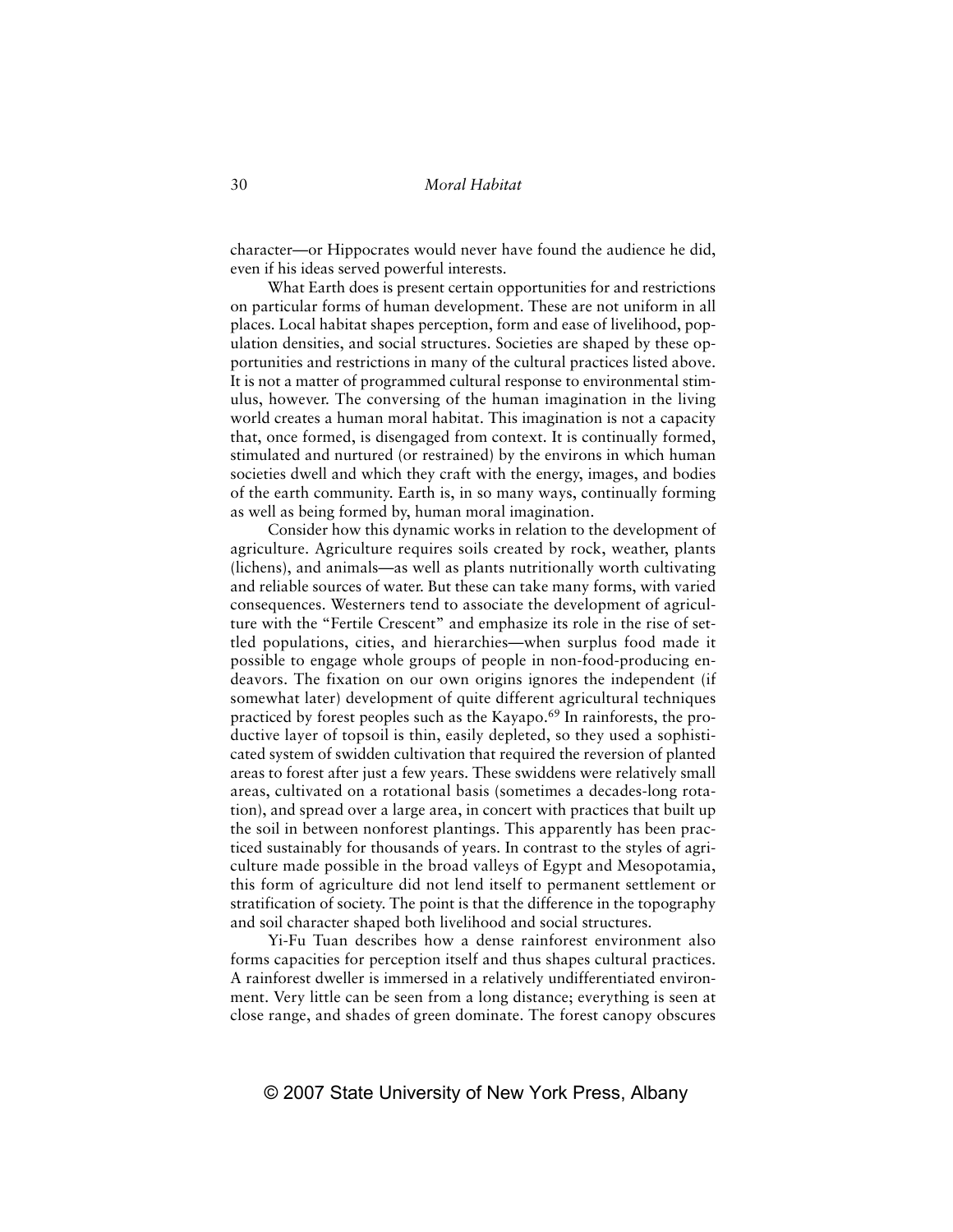moon and stars, and seasonal fluctuations are minimal. So vision becomes acute at close range, and the cues for perspective—relative size of a visual image signifying distance and not just the size of an object are not (in Tuan's term) "read." It is sound instead that becomes the cue to distance, location, speed, and size. And so one dances with an embracing forest of subtle rhythms and meaningful sound, rather than locating oneself in an expansive cosmos. For the BaMbuti of the Congo, this means that songs and music, not surprisingly, become an extremely important element, even the focus, of rituals. And it is the sound of the song, rather than words, which is important. Closeness with the forest, embrace, is acted out in the practice of initiating a newborn, circling its waist and wrists with vines to which are tied small pieces of wood. And the location for lovemaking is in a forest clearing, rather than a hut.<sup>70</sup>

Tuan contrasts this inhabitation of a world with that of various Pueblo peoples of the Southwest United States. Here, space, shape, direction, verticality, and color are the vocabulary of culture and value that orient human members of the community. In a dry land, springs become locations and foci of ritual, and rituals are patterned by a sun-marked seasonality. Solstices determine planting and dancing, house building and hunting times. Springs not only provide the source and continuity of life in an area, they function spiritually and as a source of cultural identity. The small spring near Paguate village recalls the original Emergence Place and, in the description of Leslie Marmon Silko, it links "the people and the spring water to all other people and to that moment when the Pueblo people became aware of themselves as they are even now. The Emergence was an emergence into a precise cultural identity."<sup>71</sup> The Emergence is that event in which "all the human beings, animals and life which had been created emerged from the four worlds below when the earth became habitable,"<sup>72</sup> during which the human beings had to rely on the assistance and benevolence of antelope and badger. Silko explains that the stories of Emergence and especially Migration and their geographical features create a "ritual landscape" for an "interior journey" of collective self-consciousness, not an historical one in the modern sense.

The survival demands of the land required such a cultural-imaginative journey: "Life on the high arid plateau became viable when the human beings were able to imagine themselves as sisters and brothers to the badger, antelope, clay, yucca and sun. Not until they could find a viable relationship to the terrain, the landscape they found themselves in, could they *emerge*."73 In the Hopi tradition, it is the very starkness and difficulty of life in the high desert mesas they inhabit that keeps the people spiritually attuned. The clarity of the desert air, the vast visible distances, the extremes of temperature and scarcity of water magnify the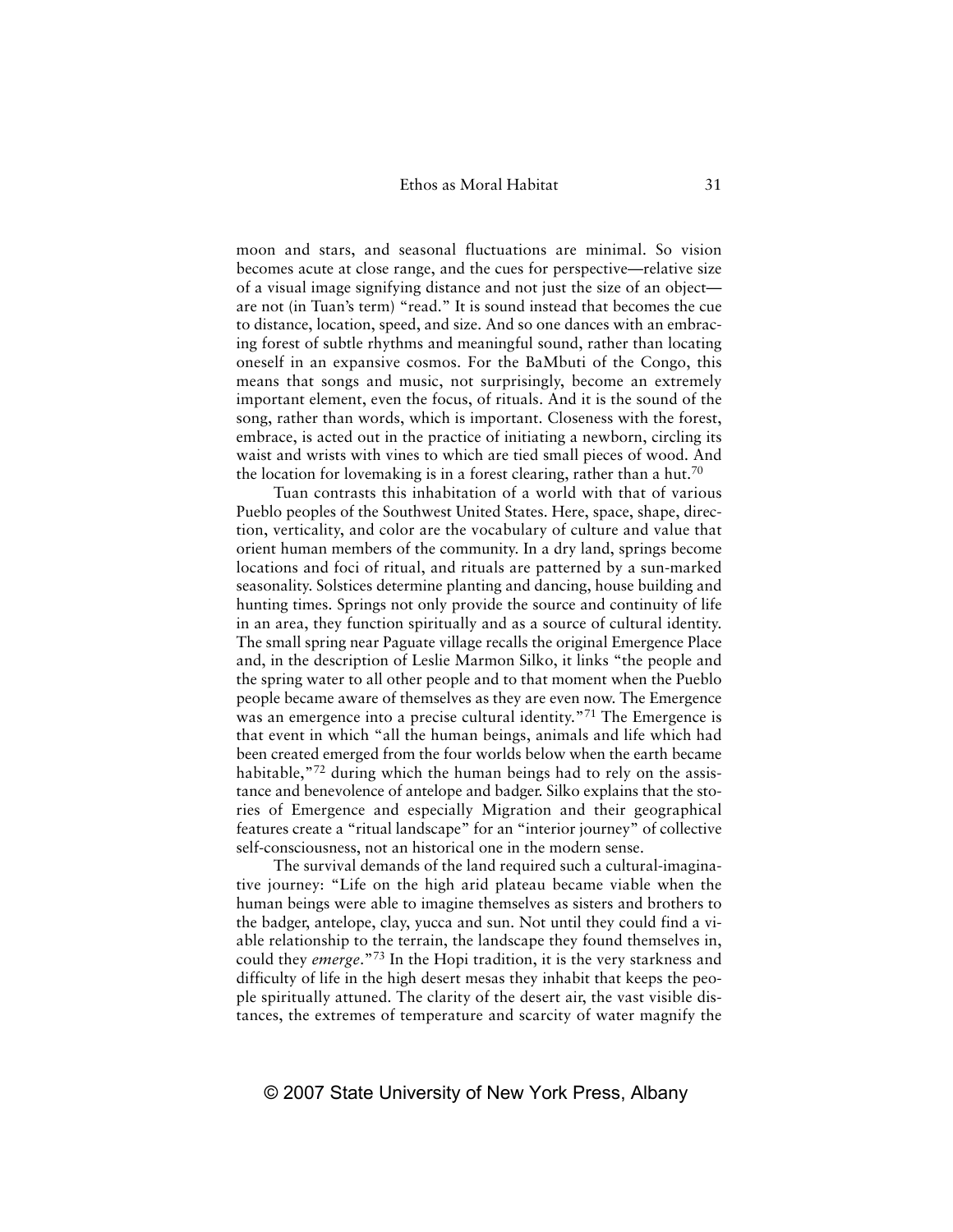impact of each feature and creature. Nothing is overlooked or taken for granted. Each ant, each lizard, each lark is imbued with great value simply because the creature is there, simply because the creature is alive in a place where any life at all is precious." In order to survive in such a place "every possible resource is needed, every possible ally—even the most humble insect or reptile. You realize you will be speaking with all of them if you intend to last out the year."74

The importance of this shaping of perception and provision of the context/content of imagination by topography, biota, and climate, is that perception and imagination function together as a nexus of subject and world, funding the process of moral agency. According to Iris Murdoch, "I can only choose within the world I can see . . . if we consider what the work of attention is like, how continuously it goes on, and how imperceptibly it builds up structures of value round about us, we shall not be surprised that at crucial moments of choice most of the business of choosing is already over."75

Murdoch discusses moral perception and attention in terms of sight, perhaps to the detriment of the intimacy of sound, of conversation. Silko draws on both senses to situate pueblo people in a visually rich place of peril, in which survival itself is contingent on conversant relationship as well as what is "seen." Moral "imagination" should not be limited by its etymological root to the sense of sight, however, or we risk losing vital connections and dimensions of moral life. But if we expand the visual metaphor to include that of conversation, Murdoch's fundamental point is just as strong.

Moral imagination functions in several ways in the formation of a moral habitat, just as moral habitat (ethos) shapes moral imagination. One way in which it does so is the development of a capacity to empathize, to imagine what it is like to be Other, and to connect our emotions with such an imagination. A second function is the capacity to imagine ways in which conditions could be other than they are. How else could we live? Without some way of envisioning this, there is no sense talking about what is the matter with how we do live. Without a larger Earth community in which to reflect, we (humans or First Worlders) are captive in self-determined interests. And as Thomas Mc-Cullough points out, the moral imagination broadens and deepens the context of moral decision making in that it considers an issue in the light of the whole, by which he means not only the complex interrelated functional aspects of society—economic, political, and social institutions but also "the less tangible but most meaningful feelings, aspirations, ideals, relationships."76

Pursuing the imaginative and metaphorical participation of the rest of the biosphere—and the indispensable role of the imaginative and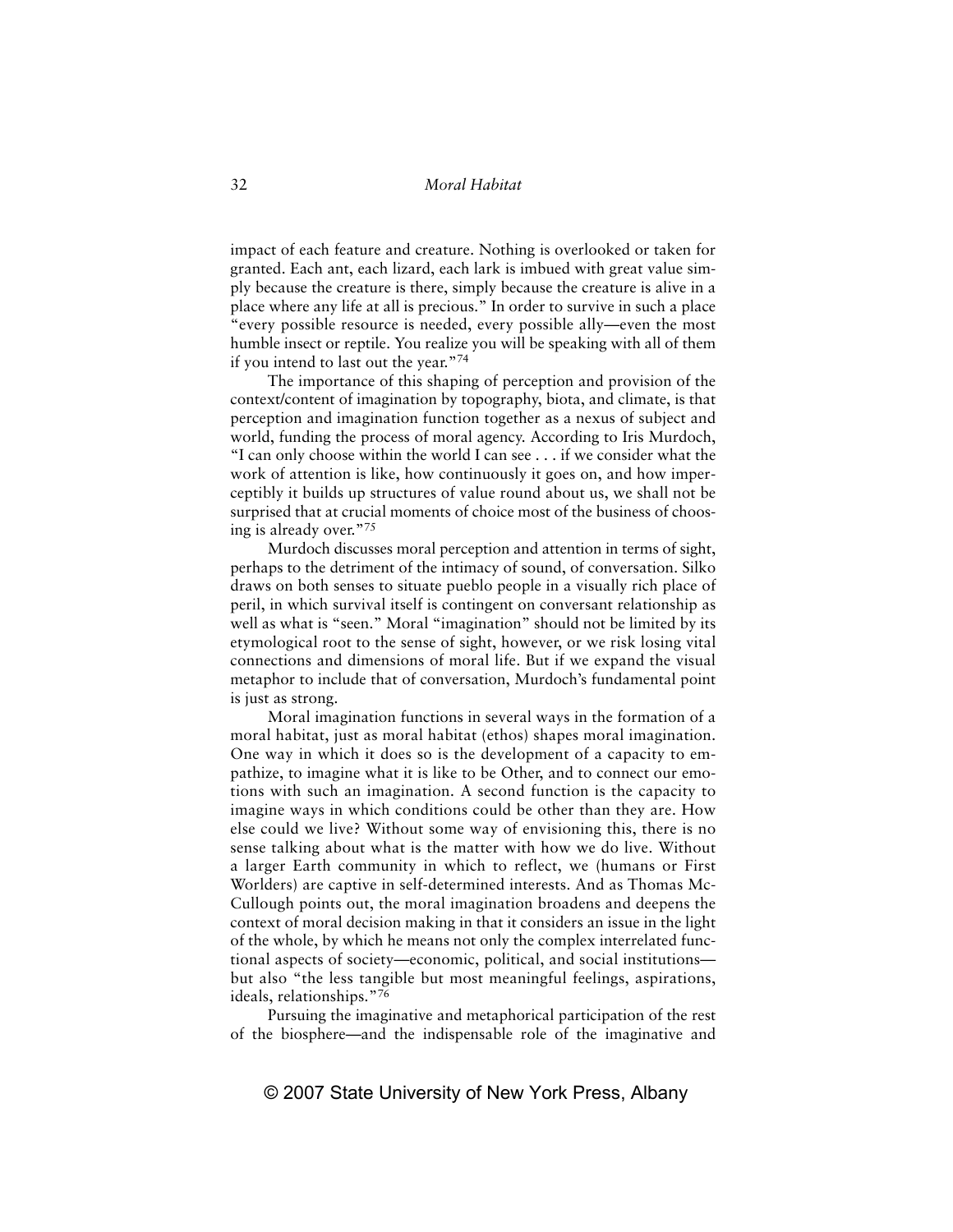metaphorical—in human moral life refutes the idea that there is anything "mere" about metaphor or imagination. They are crucial modes of knowing, operating even when we ostensibly discount them (or emotion) in favor of an ideal of abstract reason. As such, they are integral to the process of moral formation, personal and collective, and of moral reflection.

The point is not that other-than-human nature determines human culture but that it participates in it, that the cultural and the "natural" are so implicated together that even the capacities that we identify strongly with the cultural, including abstract thought regarding morality, can be traced across the conceptual divide we have put between ourselves and the rest of the biosphere. In the development of language, cognition, imagination, and social nurturance, in the origin of metaphor and its role in relating bodily experience into explicit systems of abstract moral thought—everywhere we find ourselves shaped by our embeddedness in the biotic community as a whole. Our spiritual, intellectual, moral capacities are "nature's own flowering in the form of us." They are "home grown" not alien.77

But surely this is as far as we can go in pulling threads together across the divide between human and otherkind. Other-than-human nature *in itself* has no moral content, apart from human beings, does it? The "morality" of evolution points straight to Social Darwinism, doesn't it? And even if Mind is the "child of the Hunt," doesn't the *moral* nature of mind consist precisely in that it "rises above" a Nature that is "red in tooth and claw," to reflect on, prioritize and arrange values? What about religious claims to revelation that transcends the created order? Fair questions. The kind of questions, however, that could lead us around the bend that makes a culture "in and of nature" run "full grain against it."78 So they require care in how we seek answers. In order to do so, we will approach predation, evolution, and revelation from different directions in the following chapter.

Yet if we move on to consider the insights from cultures outside of the dominant Western worldview, leaving the discussion of the role of other-than-humankind in the realm of metaphor alone, we have created a barrier to taking their insights seriously. Moreover, the question of an "earth conversation," even if it would not be dismissed as completely imaginary (that is, unreal), is from that point on ultimately in the domain of the human. Human thought and language, and the langue of human culture, may be evoked in response to otherkind, but once taken out of the realm of actual encounter, there is little opportunity for ongoing dialogue. It is in moments of encounter that we come to know, as Adrienne Rich describes, that "the Great Blue Heron *is not a symbol . . . it is a bird*. . . . The tall, foot-poised creature had a life, a place of its own in the manifold, fragile system that is this coastline;